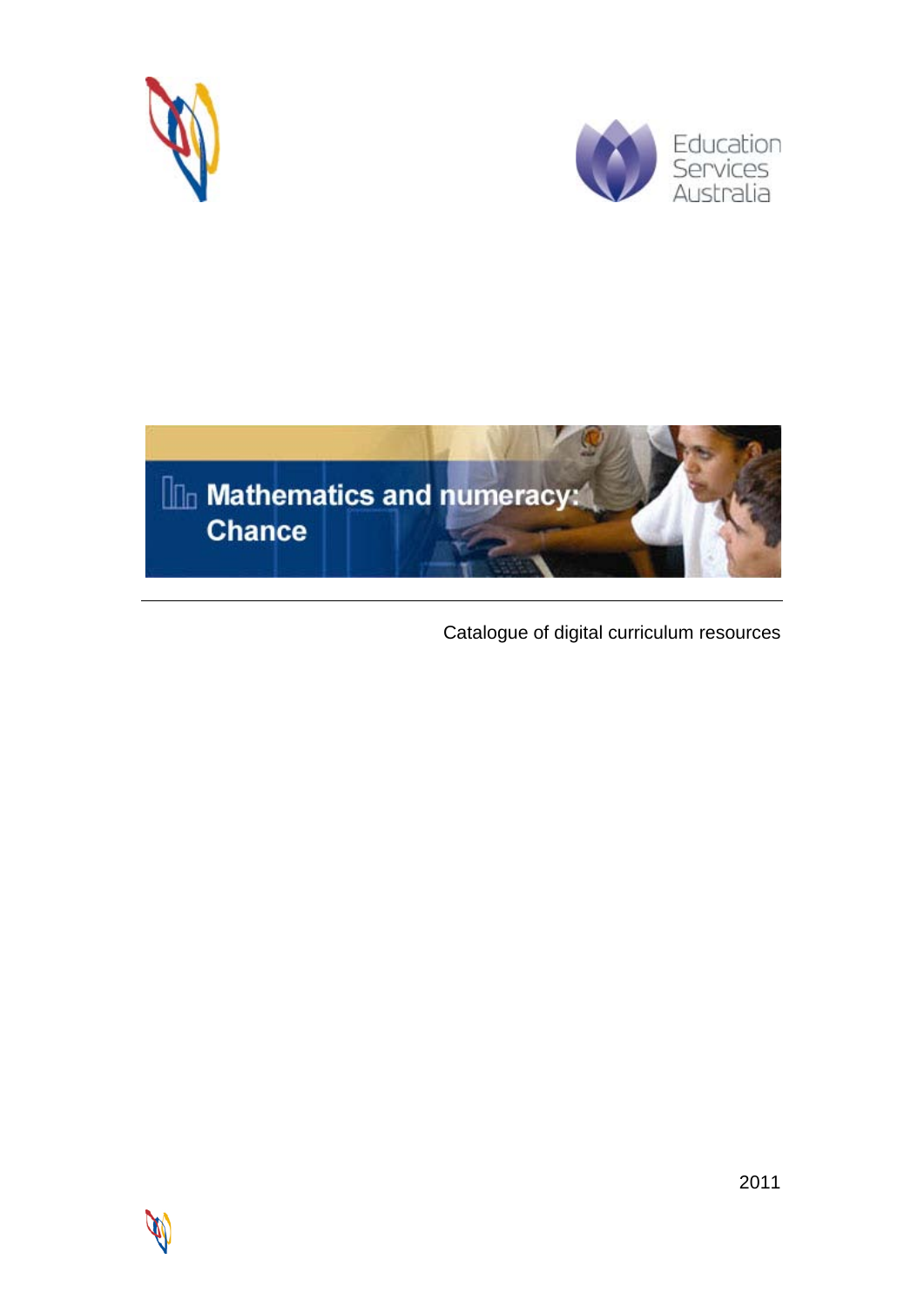# Contents

| <b>Introduction</b>                                 | 3              |
|-----------------------------------------------------|----------------|
| <b>Learning objects</b>                             | 4              |
| Spinners series (Years P-6)                         | 4              |
| The slushy sludger series (Years 2-4)               | 6              |
| Mystery spinner series (Years 3-6)                  | $\overline{7}$ |
| The vile vendor series (Years 4–6)                  | 8              |
| The foul food maker series (Years 5-7)              | 9              |
| Dice duels series (Years 6-9)                       | 11             |
| Dice duels series (ESL) (Years 6-9)                 | 14             |
| Dice duels: assessment series (Years 6-9)           | 15             |
| Random or not series (Years 6-9)                    | 16             |
| <b>Content from other sources</b>                   | 21             |
| Tennis tournament: assessment (Years 5-8)           | 21             |
| Chance manipulatives series (Years 5-12)            | 22             |
| Exploring probability (Years 6-9)                   | 23             |
| Snakes and spinners: assessment (Years 7-8)         | 24             |
| Red balls: assessment (Years 7-8)                   | 24             |
| HOTmaths: using relative frequency (Years 7-10)     | 25             |
| HOTmaths: exploring relative frequency (Years 7-10) | 25             |
| HOTmaths: exploring measures of spread (Years 9-10) | 26             |
| EagleCat: scatter (Years 11-12)                     | 26             |
| Interacting with Mathematics (IWM) (Years 11-12)    | 27             |

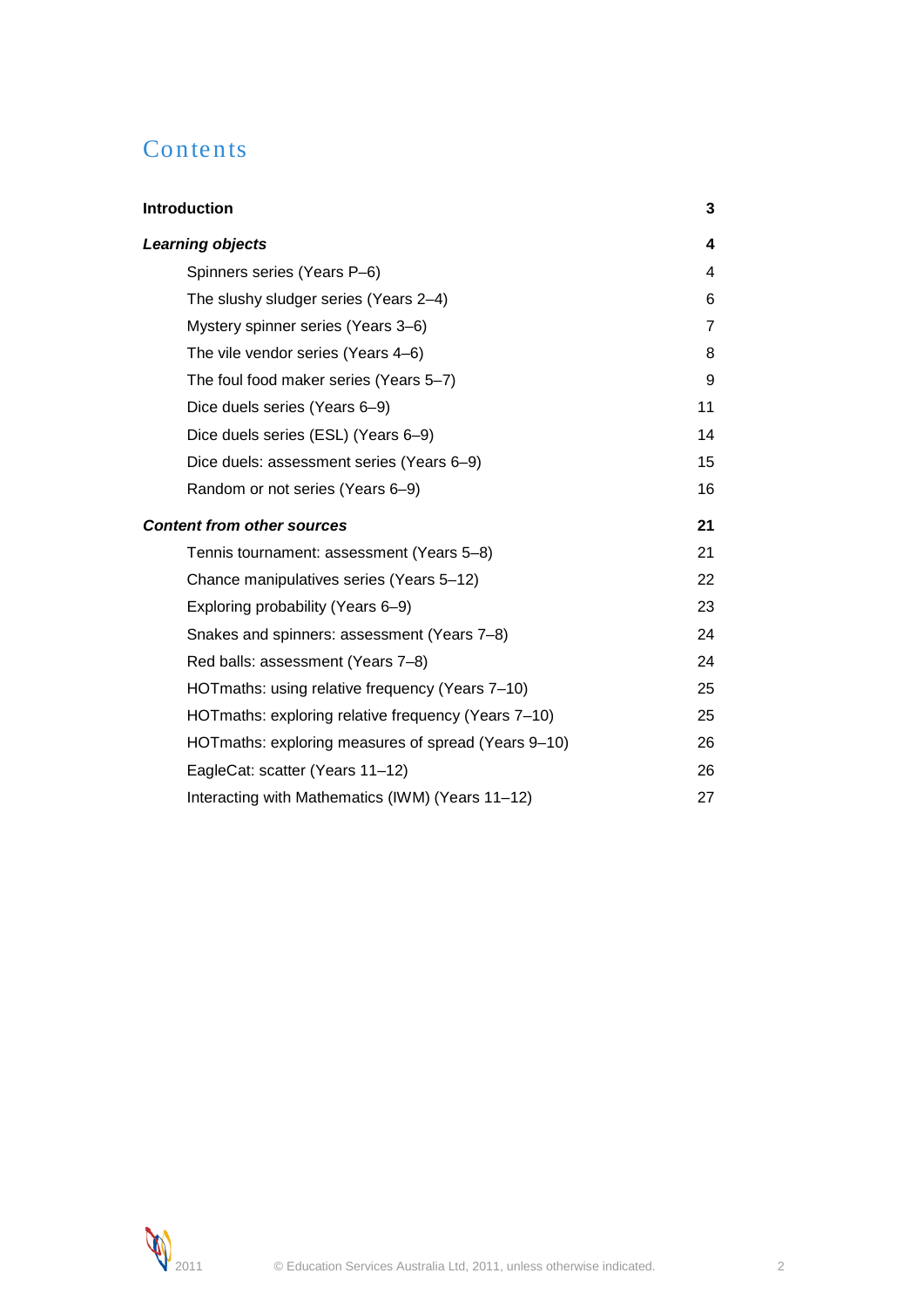# <span id="page-2-0"></span>Introduction

This catalogue contains details about the digital curriculum resources for the Mathematics and numeracy strand Chance available from The Le@rning Federation (TLF). The content has either been created by TLF or licensed from other sources and made available to all schools in Australia and New Zealand.

The Chance digital content supports and enhances students' understanding of key Mathematics concepts in a range of contexts for the P–12 years.

# **TLF-created content**

Mathematics and numeracy digital curriculum resources created by TLF are interactive multimedia learning objects. The learning objects are based on current research findings in Mathematics education and pedagogy. They focus on concepts that are often the most difficult for students to learn and for teachers to teach, and encourage higher-order thinking and problem-solving approaches.

The learning objects make use of the digital environment in innovative ways to enhance student learning. For example, some objects allow teachers to set up learning opportunities in Mathematics that are normally too complex in a standard classroom; others allow students to visualise and apply Mathematics concepts in new ways; others provide opportunities for repeated use by students through randomisation of learning activities; relevant and authentic contexts for exploration and skill application are a feature of others.

Scaffolding of student learning and feedback in various multimodal formats are incorporated into all the learning objects.

The learning objects are generally published in series and some learning objects within a series are aggregated into single learning objects. Aggregated learning objects are identified with the symbol.

Some learning objects contain non-TLF content. See the acknowledgements and conditions of use in the learning objects for details.

# **Content from other sources**

TLF licenses digital content from other sources to include in the pool of online curriculum content available to Australian and New Zealand schools. Mathematics and numeracy content licensed from the National Library of Virtual Manipulatives, USA, and from Alberta Education, Canada, is now available.

### **Other catalogues**

You can download catalogues for each of the Mathematics and numeracy strands at: www.ndlrn.edu.au

A comprehensive Index of Mathematics and numeracy digital curriculum content is also available for download.

### **Accessing and viewing the content**

Government and non-government education authorities in each Australian state and territory and in New Zealand have responsibility for facilitating access to the pool of digital content. Full details about how to access the content, including the necessary technical and software requirements for viewing it, can be found on TLF's website.

www.thelearningfederation.edu.au

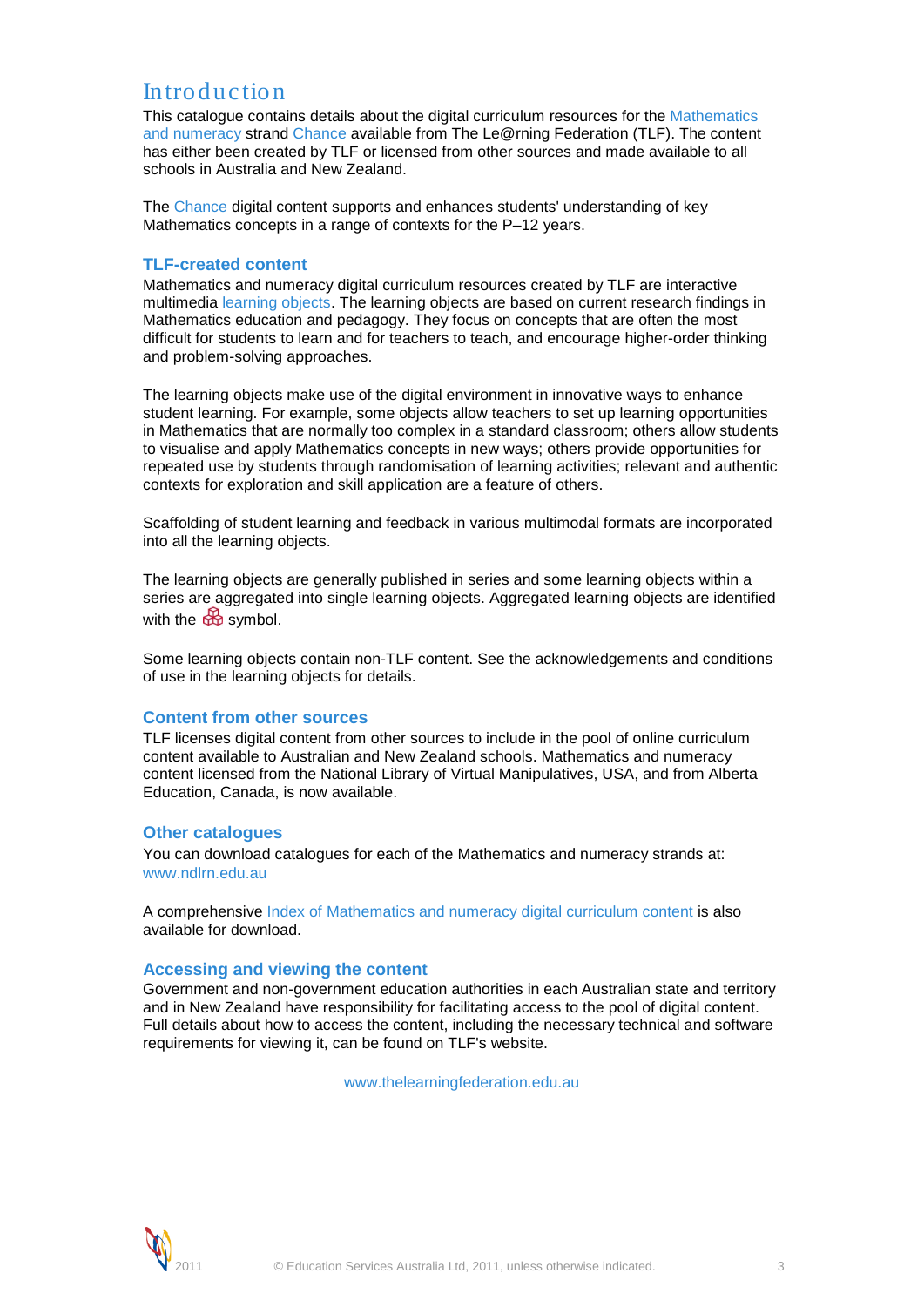# Learning objects

# <span id="page-3-1"></span><span id="page-3-0"></span>**Spinners series (Years P–6)**

Students construct spinners to investigate and test the relationship between the structure of a random generator and the likelihood of individual outcomes or results from a series of outcomes.

# **Features include:**

- a dynamic display of experimental results in graphs and tables
- a tool enabling the user to construct area-based random generators to run trials to generate both short-run (10 spins) and long-run (10,000 spins) data
- a spinner tool to maximise student choice, control and creativity as they explore the results from making various spinners.

### **Students:**

- construct or select spinners to investigate the likelihood of outcomes occurring.
- compare theoretical outcomes and actual results
- explore the relationship between a sample space (spinner) and the likelihood of particular outcomes by constructing spinners according to given criteria
- create mathematically equivalent spinners given specific criteria for their construction.
- explore the difference between the information provided by short-run, medium-run and long-run data
- use proportional thinking to predict and compare the outcomes of random generators.

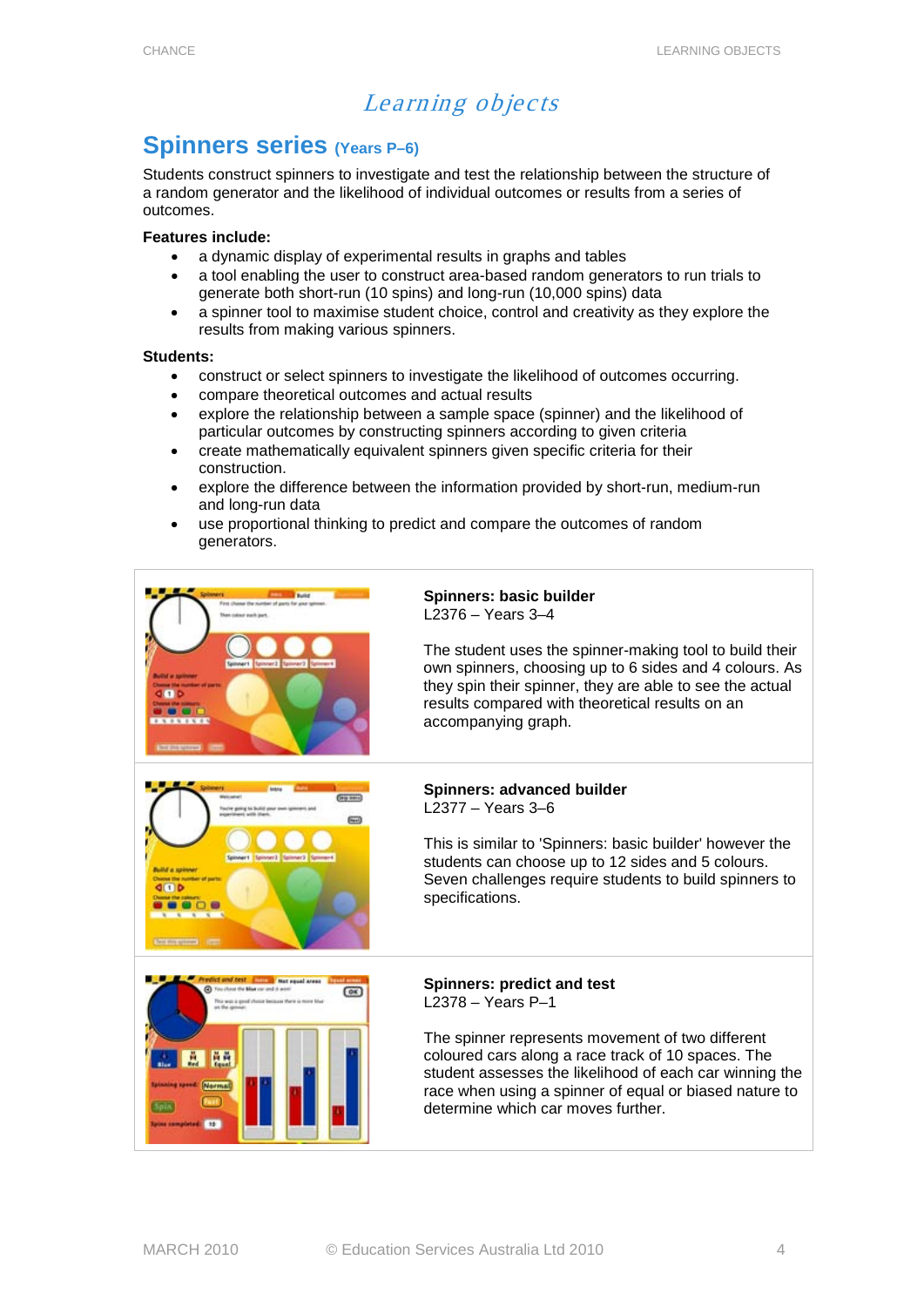$\overline{\phantom{0}}$ 

 $\overline{\phantom{a}}$ 

| <b>Sale and iabel</b> and intro<br>(b) Wellcome to the tone track!<br>Skip into<br>[Next<br>are 1 Spinner 3 Spinner 1<br><b>Normal</b><br><b>Colour count</b><br><b>Red Blue</b><br>Spin<br><b>Spins completed:</b> 0<br>Number of spins: 10<br>黄黄                                                                                                                                                                                                                | Spinners: spin and label<br>$L2379 - Years 1-2$<br>The student chooses one of three spinners in response<br>to a series of likelihood statement, then 'tests' the<br>spinner with 20 spins.<br>After the testing the spinners, students select likelihood<br>statements to match to each spinner.                                           |
|-------------------------------------------------------------------------------------------------------------------------------------------------------------------------------------------------------------------------------------------------------------------------------------------------------------------------------------------------------------------------------------------------------------------------------------------------------------------|---------------------------------------------------------------------------------------------------------------------------------------------------------------------------------------------------------------------------------------------------------------------------------------------------------------------------------------------|
|                                                                                                                                                                                                                                                                                                                                                                                                                                                                   | <b>Spinners: explore</b><br>$L2380 - Years 2-3$<br>Students predict the outcome of a spinner with three<br>equal sized colours. A graph shows the results of 1000<br>spins. Students alter the sizes of sectors for two more<br>spinners and predict the outcomes of 1000 spins.                                                            |
|                                                                                                                                                                                                                                                                                                                                                                                                                                                                   | Spinners: match up<br>$L2381 - Years 4-5$<br>Students select two spinners they think would be likely<br>to produce similar results from a set of spins.<br>They test 10, 100 and 10,000 spins and view the<br>resulting graphs. Students indicate whether they think<br>the data confirms or contradicts their prediction of<br>'sameness'. |
| pinners: assessment<br>Task <sub>9</sub><br>Make two red, blue and vellow spinners.<br>Spinner 1 and Spinner 2 must be different<br>The chance of spinning yellow should be the<br>nost likely. The chance of spinning red or<br>blue should be equal. You decide how many<br>parts each spinner should have.<br>(Next)<br><b>Build a spinner</b><br>Choose the number of parts:<br>Q(4)<br>Spinner <sub>2</sub><br>Spinner 1<br><b>DI 10</b><br>[Save my answer] | <b>Spinners: assessment</b><br>$L8277 - Years 3-6$<br>Students complete 16 tasks to assess their<br>understanding of the language of chance (equally<br>likely, more/less likely, impossible, certain, relative<br>percentage) and their ability to apply it to construct<br>spinners according to given criteria.                          |

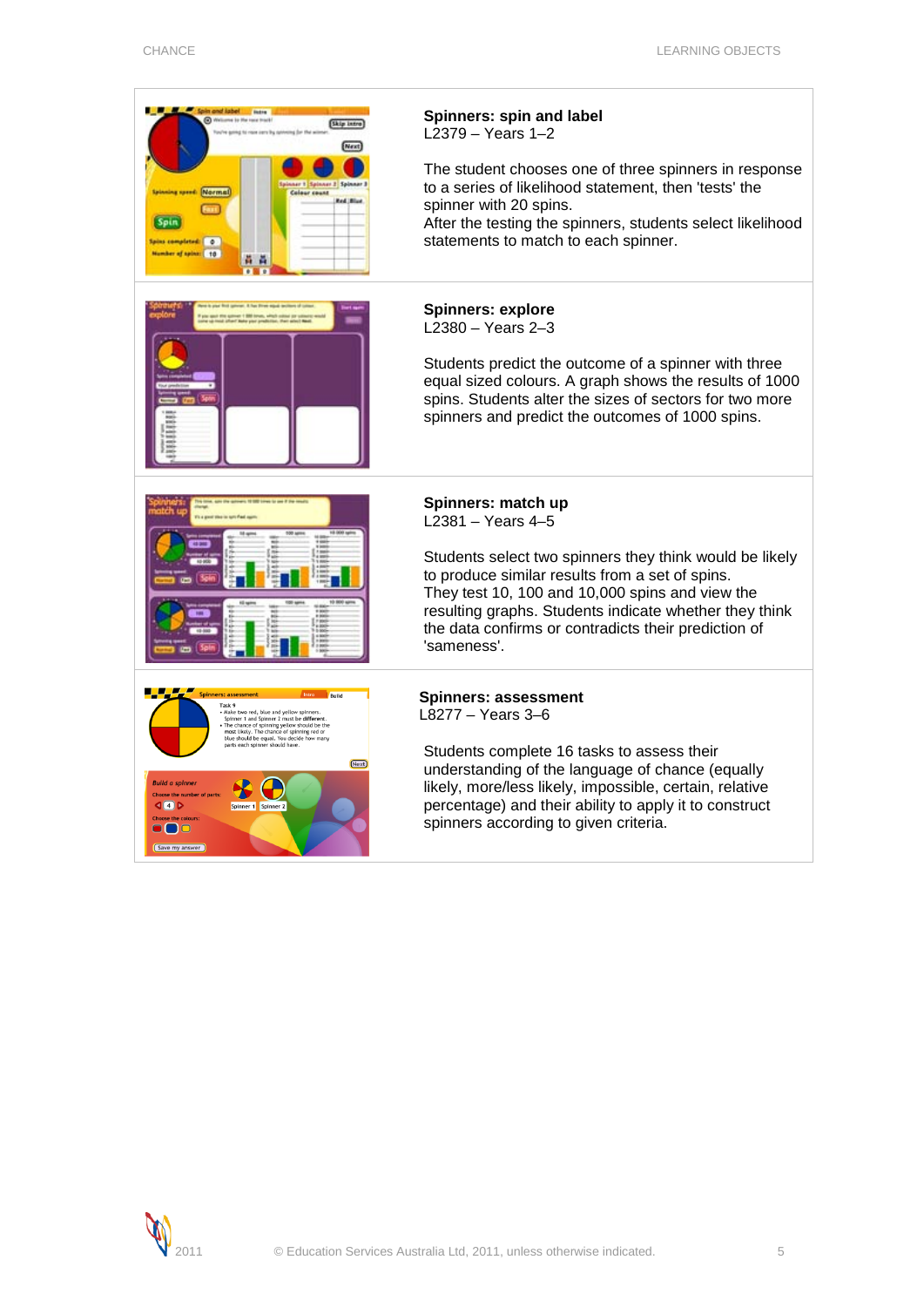# <span id="page-5-0"></span>**The slushy sludger series (Years 2–4)**

Students are presented with the sludger that randomly delivers different flavoured slushies such as Pink slub, Blue goo or Yellow ooze.

## **Features include:**

• feedback emphasising the concept that with random devices the outcome can be something other than the mathematical likelihood.

# **Students:**

- explore the tension between theoretical probability and randomness
- use yes, no or maybe to describe probability situations.





Could you arrange all the questions you or not if you couldn't say "yes" for ours, and<br>you couldn't say "no" for yune, then the answer must have been "maybe".

GO FIGURE<br>And homework (Manifestation of guarantee ) was North

will you find a rearmaid in your bath tunight? test you play seart this we

Likelihood questions tions are inner assembles to think about will you wants for tomplet All you aut director steals for tex tonight? will you be take than your father when you go

will it can this year?

#### **The slushy sludger: questions** L115 – Years 2–4

Students select yes, no or maybe in 'auto fill' mode to best describe the mathematical chance of the sludger serving a particular flavour. Students then select the serve button to see if their prediction is correct. In the second sequence of activities students are asked to fill the sludger to conform to a particular statement of probability, for instance: 'Will you get Green slime? Select the flavours so that the answer is yes'. Students can choose to return to the auto fill mode at any time once the fill mode is activated.

# **The slushy sludger: best guess** L116 – Years 2–4

Students explore the idea of probability. They 'select the most common colour' and then see what happens when the sludger serves a slushy. The idea is that the most common colour is also the most likely slushy to be served but the random nature of the machine may result in an unlikely event occurring.

# **The slushy sludger: go figure** L117 – Years 2–4

'The slushy sludger: go figure' learning object is amenable to a screen reader and could be used for whole class or small group discussions led by the teacher.

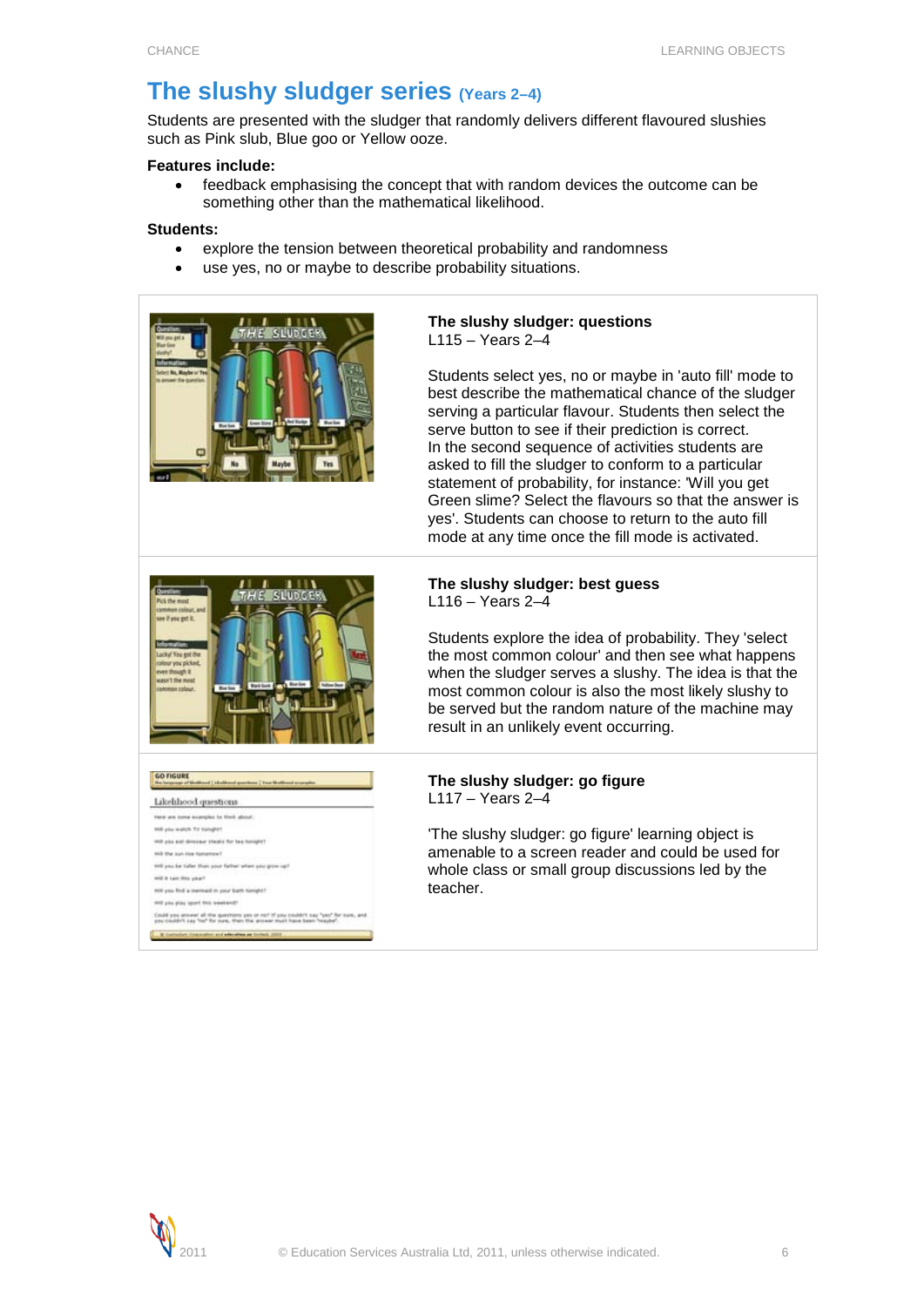# <span id="page-6-0"></span>**Mystery spinner series (Years 3-6)**

Students explore the relationship between sample space and likelihood of outcomes, using area-based random generators in the form of spinners.

The Mystery spinner series complements and extends the Spinner series of learning objects.

# **Features include:**

- dynamic display of experimental results in a column graph and a table that shows both theoretical outcomes and actual results
- a tool enabling students to construct area-based random generators in the form of spinners and to run trials to generate short-run, medium-run and long-run data
- opportunities to use frequency graphs and data tables to compare theoretical outcomes and actual results
- support for both visual and numerical strategies through use of random generators, graphs and tables
- a spinner tool to maximise student choice, control and creativity as they explore the results from making various spinners.

### **Students:**

- analyse experimental data to identify mathematical equivalence in random generators
- explore the difference between the information provided by short-run, medium-run and long-run data
- explore the relationship between sample space and likelihood of outcomes
- interpret data in tables and graphs.



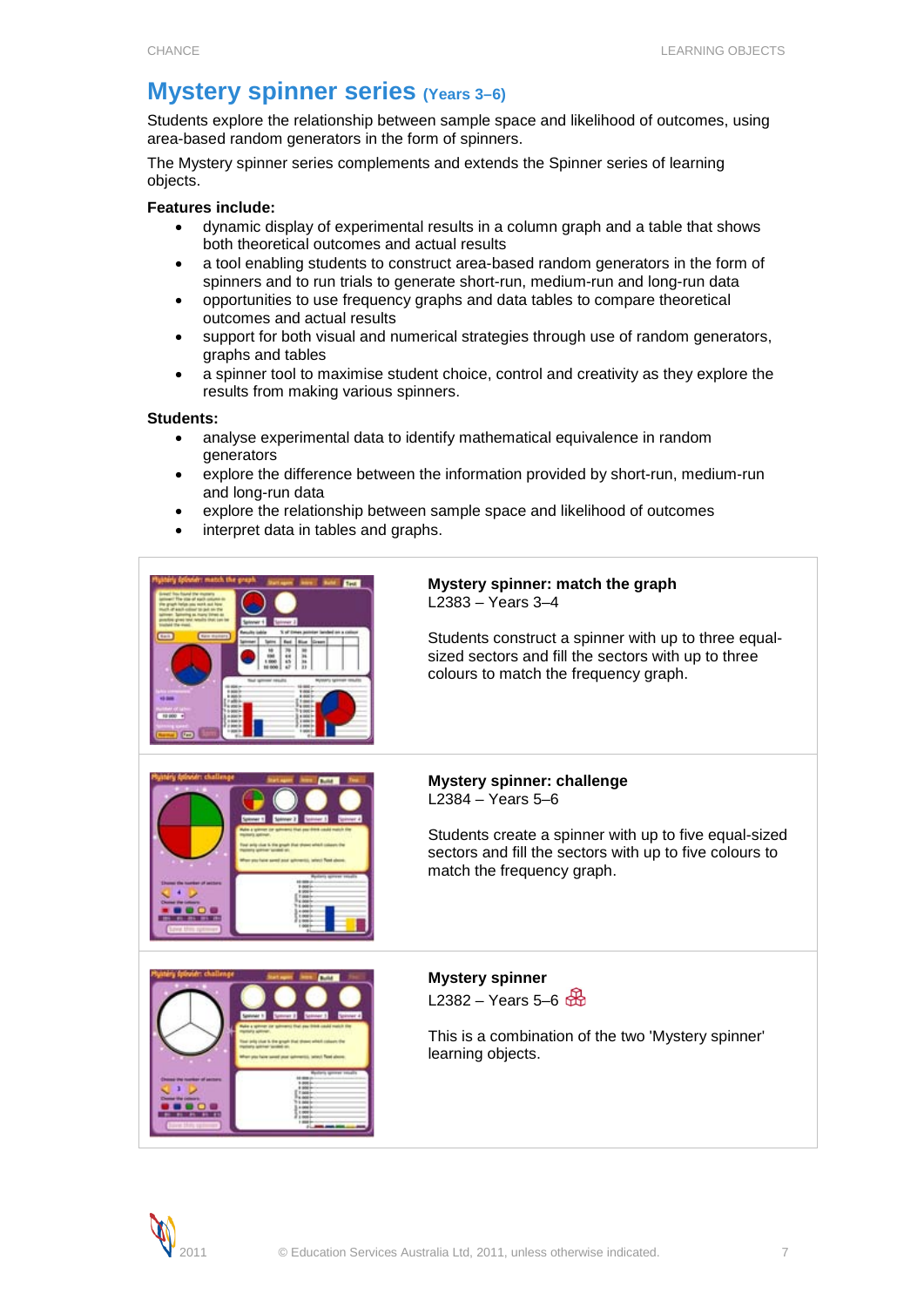# <span id="page-7-0"></span>**The vile vendor series (Years 4–6)**

A drink-vending machine dispensing all sorts of weird and wonderful cans of Revolting radish, Warm worm and Rusty nail is the setting for this series of learning objects.

# **Features include:**

- feedback supporting the idea that understanding mathematical probability can enhance your chances of choosing correctly but that unlikely events can still occur
- activities focussing on choosing chance words and most likely outcomes.

### **Students:**

- explore the tension between theoretical probability and randomness
- use yes, no or maybe to describe probability situations.
- Students match probability situations with everyday chance words.
- Students explore the tension between theoretical probability and randomness.
- Students construct situations to match probability scenarios.



GO FIGURE<br>The Improve of Musliman | studient gambies | from the The language of hisebhood Probability to all about describing how likely converting to to be by these are particle to harden. The sub is better to due to more and Missile to European. If in their that you have a part of from Some things have an expand chance of happening. There is an equal chance that a<br>new-born baby will be a boy. are well ally to happen. It is orifinity that you will partialishy part happen. You will containly not ham with a ch

#### **The vile vendor: questions** L118 – Years 4–6

Asks students to select a word from a bank of five – impossible, unlikely, equal, likely and certain – to describe the chance of the vile vendor serving a particular drink. Feedback is provided for both correct and incorrect responses to reinforce students' understanding of the language and the concept of randomness.

# **The vile vendor: go figure** L211 – Years 4–6

*The vile vendor: go figure* learning object is amenable to a screen reader and could be used by teachers to use to discuss probability and its associated language.



### **The vile vendor: best guess** L168 – Years 4–6

Students explore the idea of probability. They are asked to select the most common drink and then see what happens when the vendor serves a drink. The most common drink is also the most likely drink to be served, but the random nature of the machine may result in an unlikely event occurring.

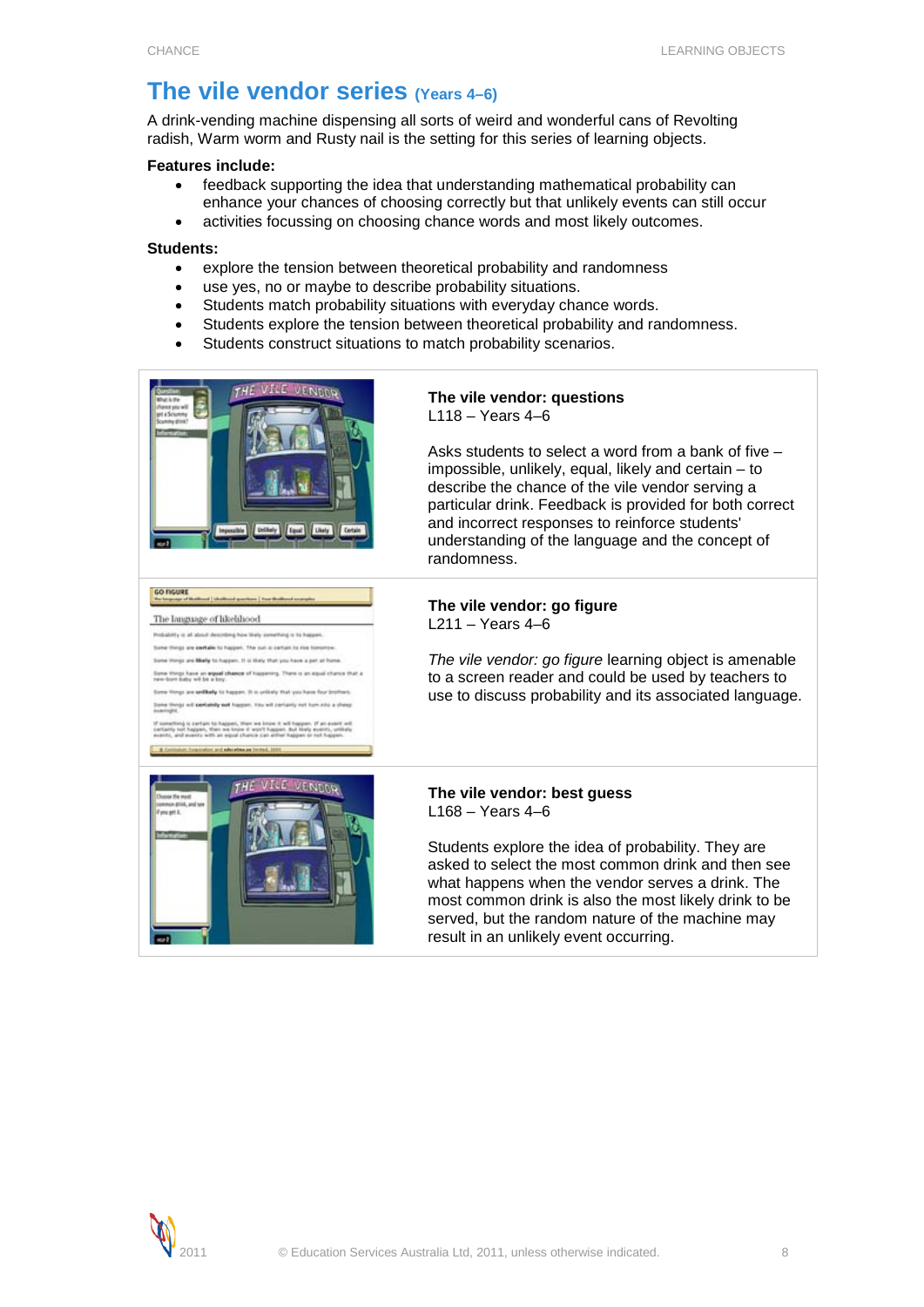# <span id="page-8-0"></span>**The foul food maker series (Years 5–7)**

Students are presented with a food maker that makes disgusting food. Will you get a stinky sandwich or slimy sushi or even a bug burger?

# **Features include:**

- introduction to mathematical words and concepts for describing likelihood
- activities focusing on choosing words, matching statements and numerical equivalents.

# **Students:**

- explore the tension between theoretical probability and randomness
- explore variations in samples and compare these with the theoretical result
- express theoretical probabilities as fractions, decimals or percentages
- match probability situations with everyday chance words.



# **The foul food maker: questions 1** L212 – Years 5–7

Students are first presented with the food maker and four different foods shown as possible outcomes. They select a word from a bank of five – impossible, unlikely, equal, likely and certain – to describe the chance of the food maker serving a particular food. Students select 'make' to see what is served. Selecting table/graph displays the theoretical probability in the form of a common fraction, a decimal fraction and a percentage. Students can choose to see what happens when 100 meals are served.



# **The foul food maker: questions 2** L213 – Years 5–7

Students are asked to enter numbers into blank spaces in the table. This demonstrates their understanding of equivalence between common fractions, decimal fractions and percentages.



# **The foul food maker: best guess** L214 – Years 5–7

Students predict which food will be served. Feedback reinforces the language used in the questions subseries. Teachers may find this a useful precursor to the questions subseries. The learning object has a Show results section that provides information on the number of correct predictions. This reinforces the idea that knowledge of theoretical probability will help with predictions but, with a random generator, chance will sometimes give an unexpected result.

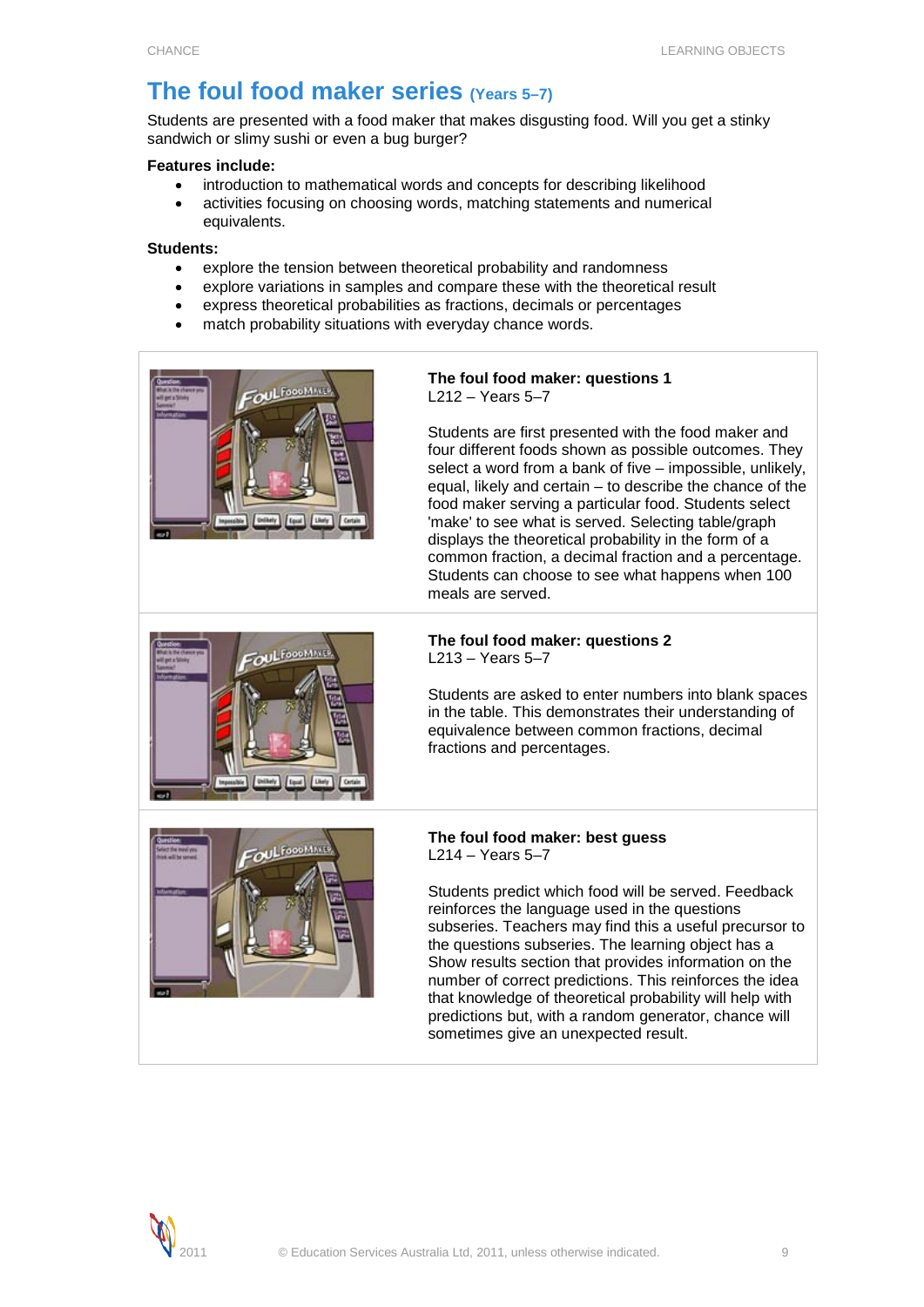

If converting is certain to happen, then we know it will happen. If an event will<br>certainly int happen, then we crow it worth happen. But thely events, until all<br>events, and events with an equal chance can enter happen or 

# **The foul food maker: go figure** L215 – Years 5–7

'The foul food maker: go figure' learning object of this series is amenable to a screen reader, enhancing accessibility for visually impaired students. This learning object could also be used as the basis of a whole class or group discussion about theoretical probability and its associated language.

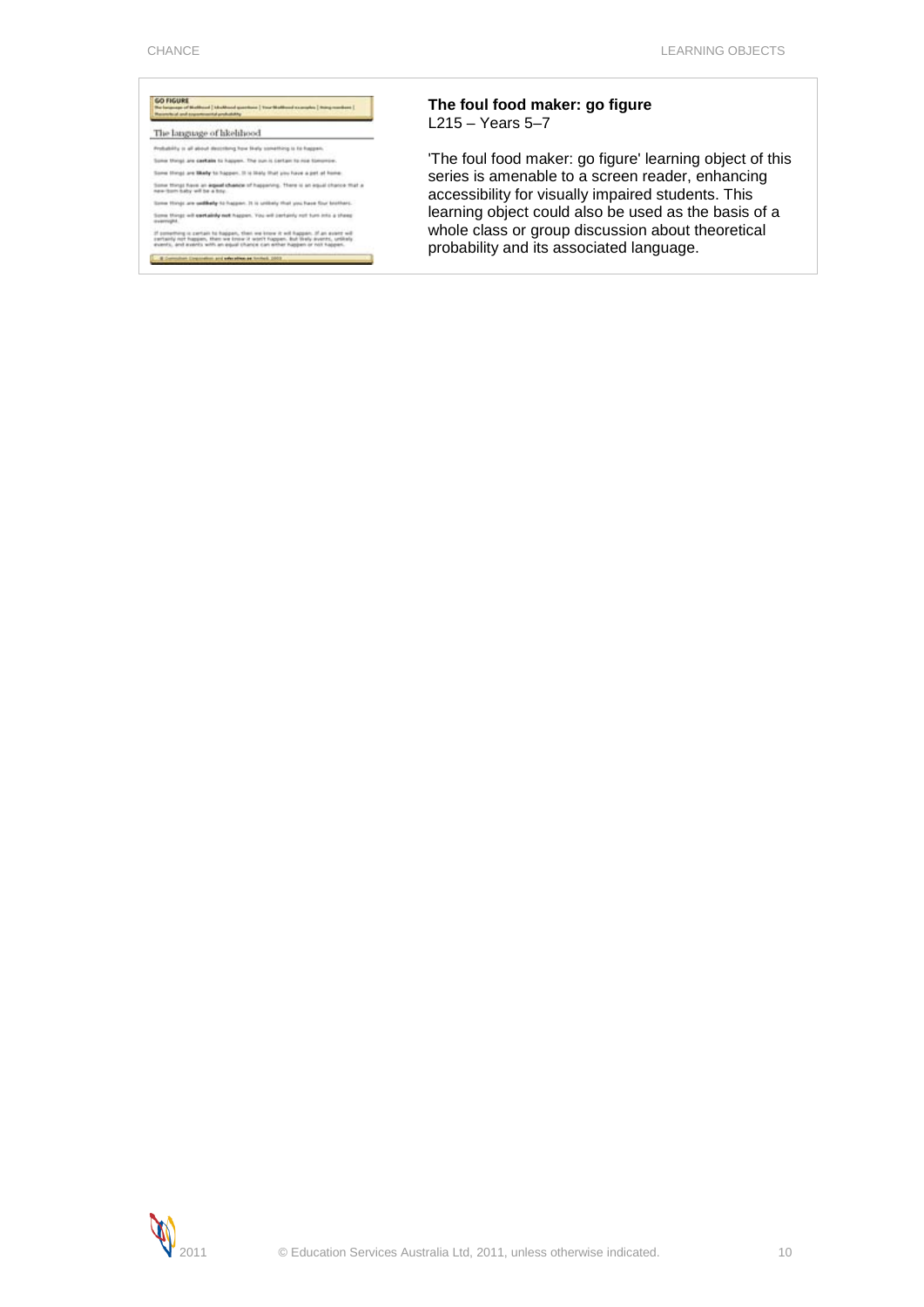# <span id="page-10-0"></span>**Dice duels series (Years 6–9)**

Students explore even and uneven distribution and bias using dynamic, interactive tools in a range of dice-based tutorials, activities and games

### **Features include:**

- demonstrations to show that conclusions based on small sample sizes can be wrong due to random variation
- automatic collation of experimental results displayed as frequency graphs
- scenarios involving uneven and uneven distributions.

# **Students:**

- use dice to explore relationships between bias, proportions, sample size, random variation and statistical distributions
- collect and handle data about random events to test conjectures
- compare the shape of theoretical and experimentally derived data distributions
- interpret frequency graphs
- relate the shape of data distributions to statements about sample variation and sample size or compare the shape of theoretical and experimentally derived data distributions.



#### **Dice duels: go-kart race** L2634 – Years 6–9

Students select a go-kart and observe how it performs in a race where the go-kart's progress is determined by the roll of a dice. They look for any patterns in the results of 100 races, increase the distance of the races and then observe the distribution of winners. Students consider how many rolls of the dice are required to get a winner of an individual race.



#### **Dice duels: fair or unfair?** L2635 – Years 6–9

Students predict the result for 12 tosses of a fair dice. They observe what happens and record what they think about their prediction and the observed outcome. Students increase the number of tosses up to 9999 and observe the graph of the results.



### **Dice duels: uneven distribution** L2636 – Years 6–9

Students predict the result for 11 tosses of a pair of fair dice and observe what happens. They record what they think about their prediction and the observed outcome.

Students increase the number of tosses up to 9999 and observe the graph of the results. They then consider the following: Are these results reassuring that the dice are fair? How would you know if the dice are not 'fair'? Should such variation in the distribution of outcomes be expected in such an experiment? If the dice are loaded what would repeat runs of 9999 tosses show?

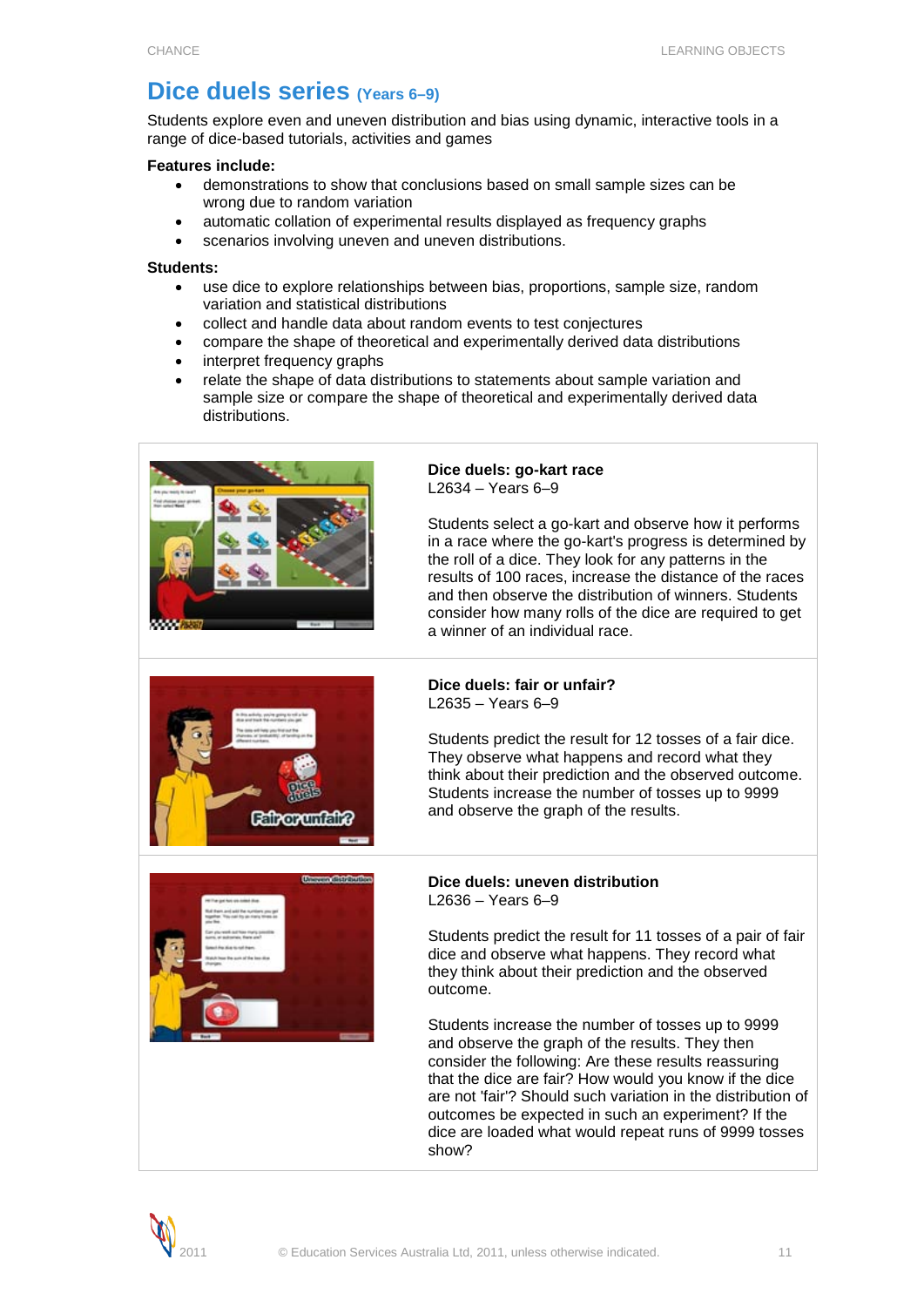

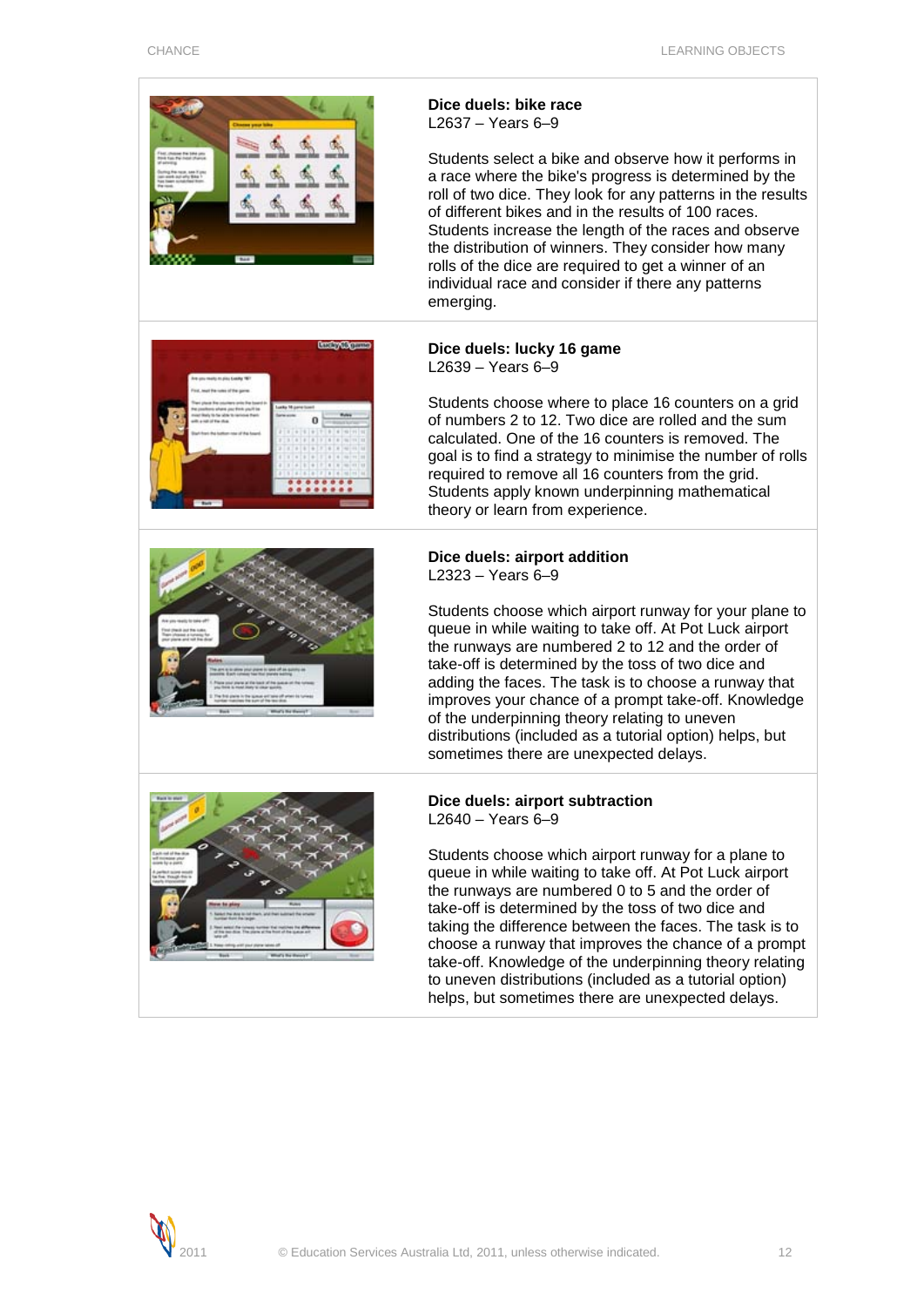| <b>ondone die</b><br>prior fixed a date on that sink-hunt | Dice duels: load one dice<br>$L3671 - Years 6-9$<br>'Dice duels: load one dice' provides a tool for loading<br>one face of a single dice. Students carry out one or<br>more of the suggested investigations or test their own<br>conjectures and theories. The 'What's the theory'<br>option assists with the underpinning mathematical<br>ideas.                                                                                 |
|-----------------------------------------------------------|-----------------------------------------------------------------------------------------------------------------------------------------------------------------------------------------------------------------------------------------------------------------------------------------------------------------------------------------------------------------------------------------------------------------------------------|
| <b>based</b> dies                                         | Dice duels: load a pair of dice<br>$L3672 - Years 6-9$<br>'Dice duels: load a pair of dice' provides a tool for<br>loading one or two faces (the same number or different<br>numbers) of two dice. Carry out one or more of the<br>suggested investigations or test your own conjectures<br>and theories. The 'What's the theory' option assists<br>with the underpinning mathematical ideas.                                     |
|                                                           | Dice duels: find the bias<br>$L3673 - Years 6-9$<br>Students use dice to explore relationships between<br>bias, proportions, sample size, random variation and<br>statistical distributions.                                                                                                                                                                                                                                      |
| for 1000 mile of a big six                                | Dice duels: tool<br>$L2645 - Years 6-9$<br>Students explore numbers generated by a set of five<br>dice, each having up to 12 faces. Choose how to<br>combine the numbers rolled: add, subtract or multiply.<br>Use the tool to run up to 9999 trials and graph the<br>results. Find out whether some numbers come up<br>more often than others. Compare the shape of<br>theoretical data distributions with experimental results. |
|                                                           | <b>Dice duels</b><br>L2641 – Years 6–9<br>This is a combination of 'Dice duels: find the bias',<br>'Dice duels: load one dice' and 'Dice duels: load a pair<br>of dice' learning objects.                                                                                                                                                                                                                                         |

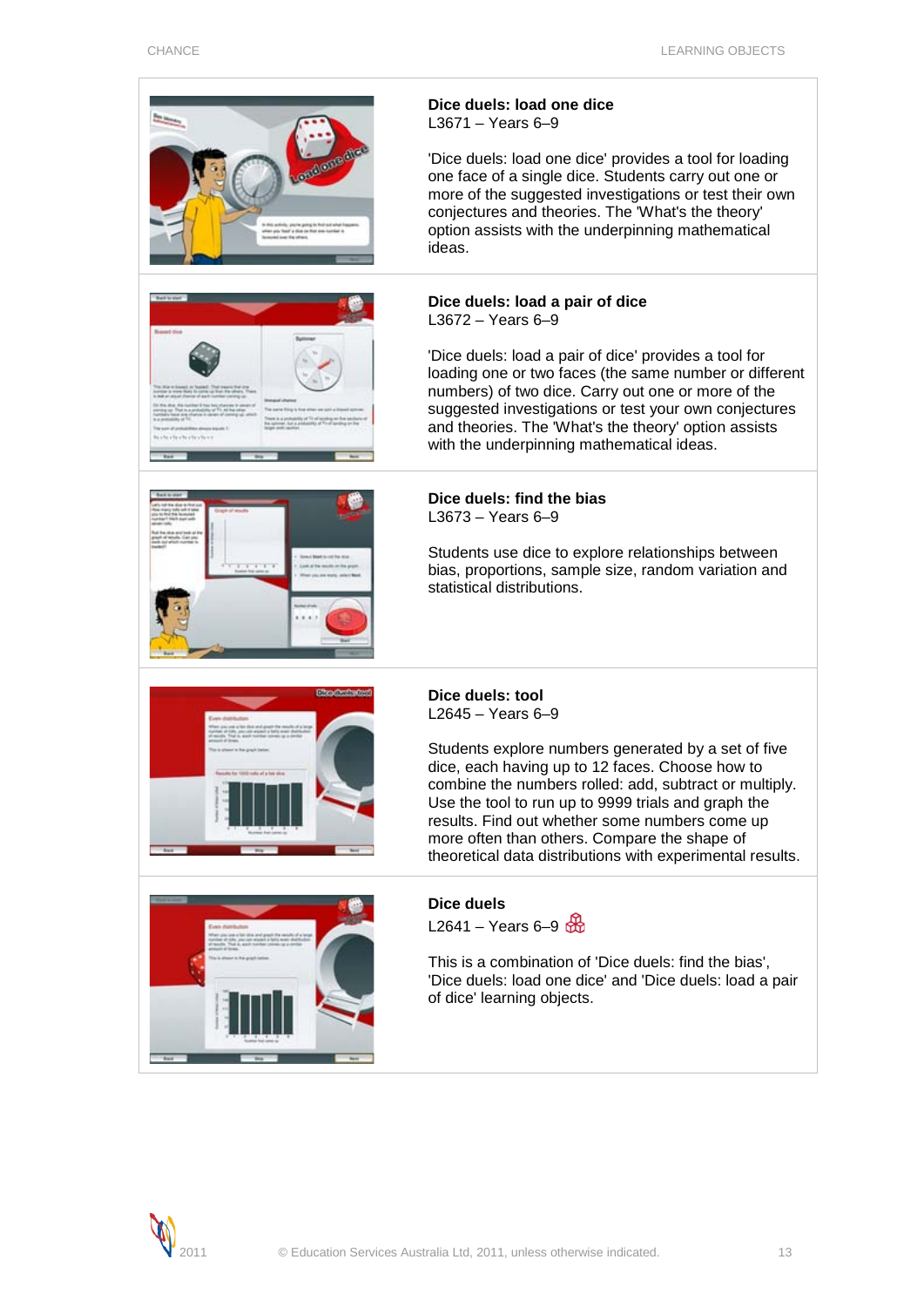# <span id="page-13-0"></span>**Dice duels series (ESL) (Years 6–9)**

Students explore relationships between bias, proportions, sample size, random variation and statistical distributions.

# **Features include:**

- scenarios involving a range of even and uneven distributions
- on-screen tutorials to introduce students to mathematical ideas underpinning bias in even and uneven distributions
- modified language for English as a Second Language users
- a glossary of terms used in the activity.

# **Students:**

- collect and handle data about random events to test conjectures about variation and bias
- interpret frequency graphs to compare experimental results with theoretical probabilities
- compare the shape of theoretical and experimentally derived data distributions in situations where there is bias
- relate the shape of data distributions to statements about sample variation, sample size and bias.



# **Dice duels: find the bias (ESL)** L10154 – Years 6–9

A dice has been weighted (loaded) to favour one of the six numbers. Students roll the dice to work out which is the favoured face. They explore how many rolls are needed to be reasonably sure of a conclusion.

# **Dice duels: load one dice (ESL)** L10152 – Years 6–9

Students make biased dice. They load a dice to favour one of the six numbers. For example, load the number six so that it is twice as likely to come up as any other face (probability 2/7). Students test ideas about bias by rolling a loaded dice.



#### **Dice duels: load a pair of dice (ESL)**  $L$ 10153 – Years 6–9

Students weight (load) dice to favour one of the six numbers. For example, load the number five on both dice so that it is three times more likely to come up than any other face. They test ideas about bias by rolling the loaded dice and examining the sum of the two numbers rolled.

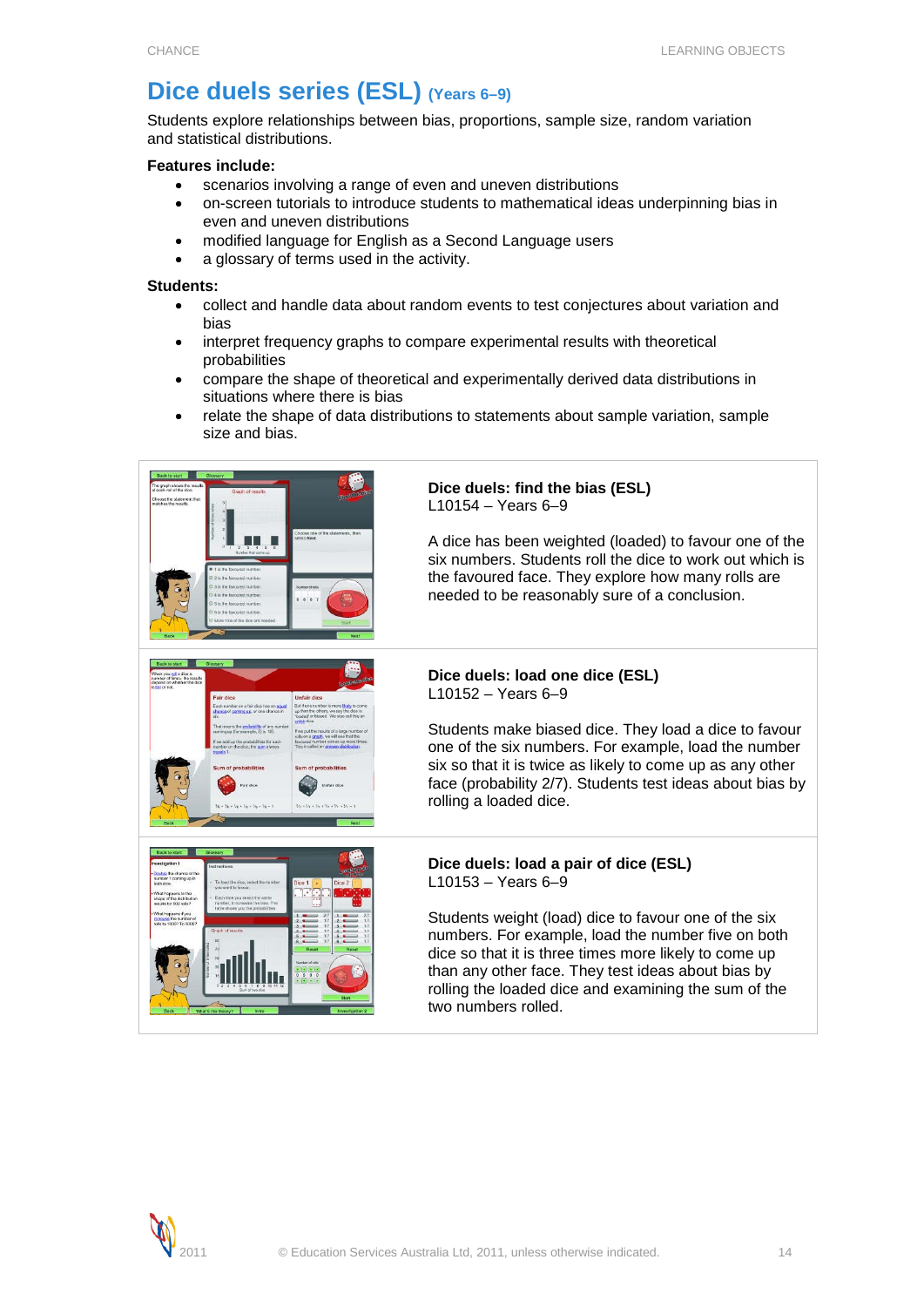# <span id="page-14-0"></span>**Dice duels: assessment series (Years 6–9)**

Students identify whether or not dice have been biased (loaded) by rolling the dice and interpreting the resulting graphical distributions. In addition, students are required to distinguish between biased and uneven distributions and bias dice to achieve a required skewed result.

# **Features include:**

- assessment of student's knowledge and understanding of biased, even and uneven distributions
- assessment of student's ability to distinguish between biased and unbiased distributions
- randomised tasks to encourage repeated use
- a printable report of the student's performance for teacher–student discussion.

# **Students:**

- interpret random events and test conjectures about sample size, variation and bias
- predict and interpret outcomes and probabilities arising from biased dice
- apply bias to dice to achieve skewed outcomes.



# **Dice duels: one dice: assessment** L9778 – Years 6–8

Students interpret graphical representations of the results of rolls of a dice to determine whether or not the dice has been biased. They use their understanding of even distributions, sample size and random variation to identify which face has been biased.



# **Dice duels: two dice: assessment**

L9777 – Years 7–9

Students interpret graphical representations of the results of rolls of dice to determine whether or not dice have been biased. They bias two dice to achieve a desired skewed result.

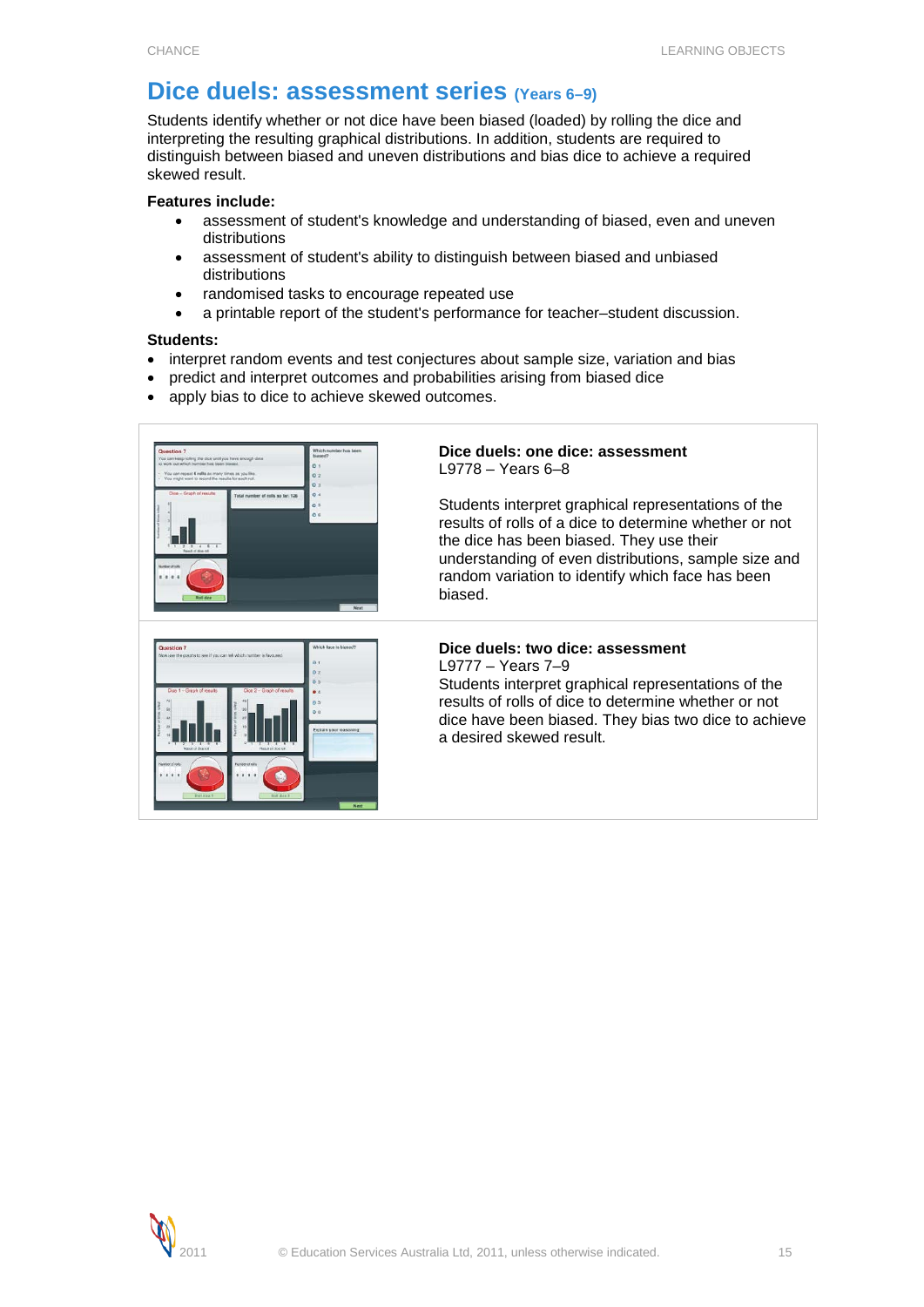# <span id="page-15-0"></span>**Random or not series (Years 6–9)**

At the Fantastic Fruit Jube factory, a machine packages jubes in random order into packets, each holding 12 jubes. Students learn about random events, and the patterns and variations occurring in such events.

# **Features include:**

- sampling scenarios for students to explore relationships between proportions, sample size, uneven distributions and random variation
- demonstrations showing that conclusions based on small sample sizes can be wrong due to random variation
- automatic collations of experimental results, displaying them as frequency graphs.

### **Students:**

- analyse data about random events to test conjectures about variation
- interpret frequency graphs to compare experimental results with theoretical probabilities
- compare the shape of theoretical and experimentally derived data distributions
- relate the shape of data distributions to statements about sample variation and size.



# **Random or not: explore numbers of jubes (1:1:1)** L2392 – Years 6–9

Students test a machine that randomly packages three types of fruit jubes: penguin, fish or frog. They look at patterns in numbers of jube types, such as 3 penguins, 4 fish and 5 frogs (the most common in a sample) then manually choose jube types for a new packet. Compare the results from larger samples. Identify whether the number of the most commonly occurring jube type in the manually produced packet is similar to the number most likely to occur in a randomly produced packet.



# **Random or not: explore numbers of jubes (1:1)** L3653 – Years 6–9

Students test a machine that randomly packages two types of fruit jubes: penguin or frog. Notice that each jube type is equally likely to be produced within a packet of 12 jubes. Look at patterns in numbers of jube types, such as 5 penguins and 7 frogs (the most common in a sample). Manually choose jube types for a new packet. Compare the results from larger random samples. Identify whether the number of the most commonly occurring jube type in the manually produced packet is similar to the number most likely to occur in a randomly produced packet.



### **Random or not: explore numbers of jubes (2:1)** L3654 – Years 6–9

Students test a machine that randomly packages two types of fruit jubes: fish or frog. Notice that frog jubes are twice as likely to be produced within a packet of 12 jubes. Look at patterns in numbers of jube types, such as 4 fish and 8 frogs (the most common in a sample). Identify whether the number of the most commonly occurring jube type in the manually produced packet is similar to the number most likely to occur in a randomly produced packet.

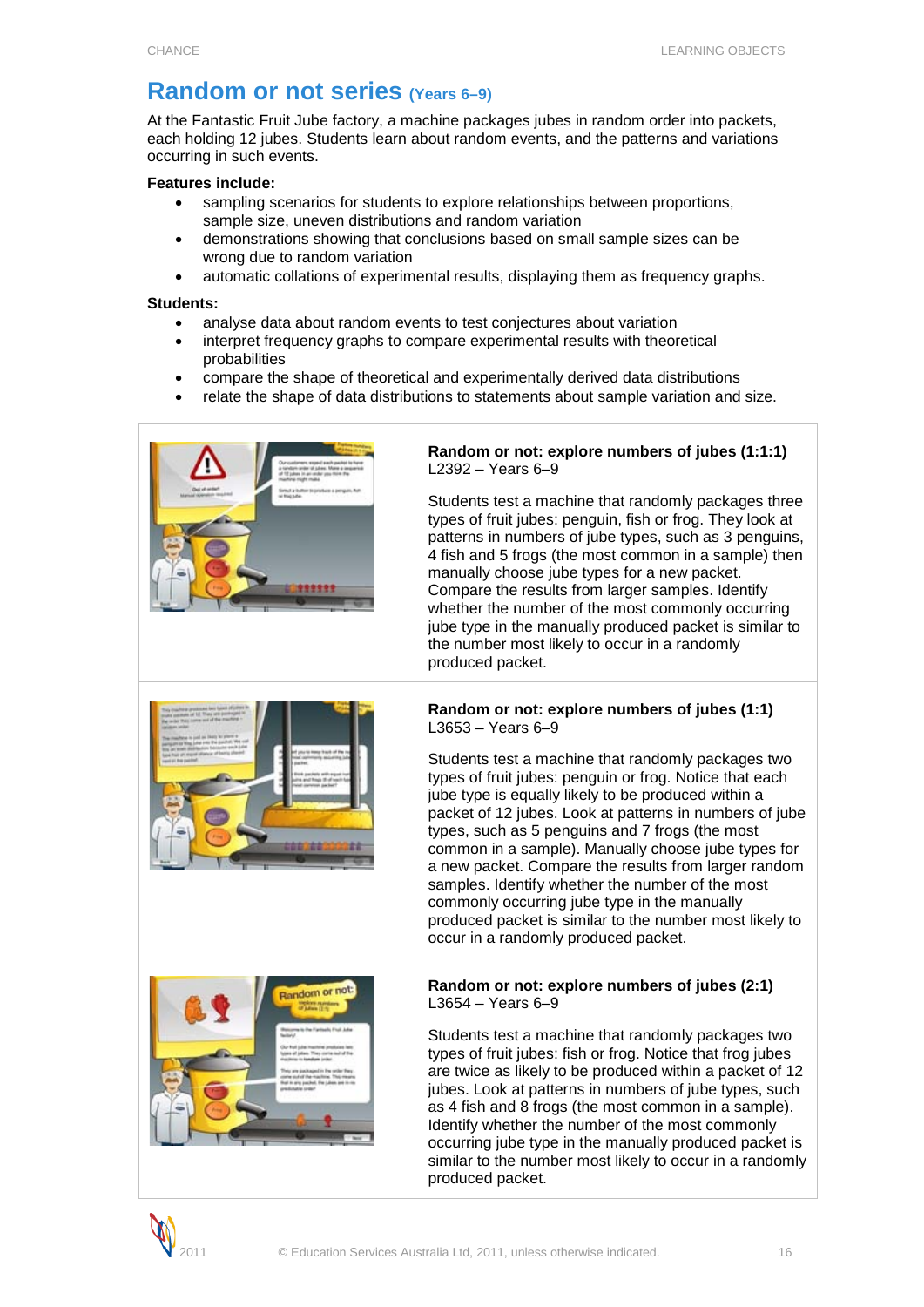

# **Random or not: analyse numbers of jubes (1:1:1)** L3655 – Years 6–9

Students test a machine that randomly packages three types of fruit jubes: penguin, fish or frog. Notice that each jube type is equally likely to be produced within a packet of 12 jubes. Look at patterns in numbers of jube types, such as 3 penguins, 4 fish and 5 frogs (the most common in this sample). Analyse the results of large samples. Compare the number of the most commonly occurring jube type. Identify the most likely number of the most commonly occurring jube type.

# **Random or not: analyse numbers of jubes (1:1)** L3656 – Years 6–9

Students test a machine that randomly packages two types of fruit jubes: penguin or frog. Notice that each jube type is equally likely to be produced within a packet of 12 jubes. Look at patterns in numbers of jube types, such as 5 penguins and 7 frogs (the most common in this sample). Analyse the results of large samples. Compare the number of the most commonly occurring jube type. Identify the most likely number of the most commonly occurring jube type.



# **Random or not: analyse numbers of jubes (2:1)** L3657 – Years 6–9

Students test a machine that randomly packages two types of fruit jubes: fish or frog. Notice that frog jubes are twice as likely to be produced within a packet of 12 jubes. Look at patterns in numbers of jube types, such as 4 fish and 8 frogs (the most common in a sample). Analyse the results of large samples. Compare the number of the most commonly occurring jube type. Identify the most likely number of the most commonly occurring jube type.



# **Random or not: explore runs of jubes (1:1:1)** L3658 – Years 6–9

Students test a machine that randomly packages three types of fruit jubes: kookaburra, koala and kiwi. Notice that each jube type is equally likely to be produced within a packet of 12 jubes. Look at patterns in sequences of jube types such as 3 frog jubes occurring in a row. Manually choose jube types for a new packet. Explore the longest run of any jube type. Compare the results from larger random samples. Identify whether the longest run in your packet is similar to the longest run most likely to occur in a randomly produced packet.

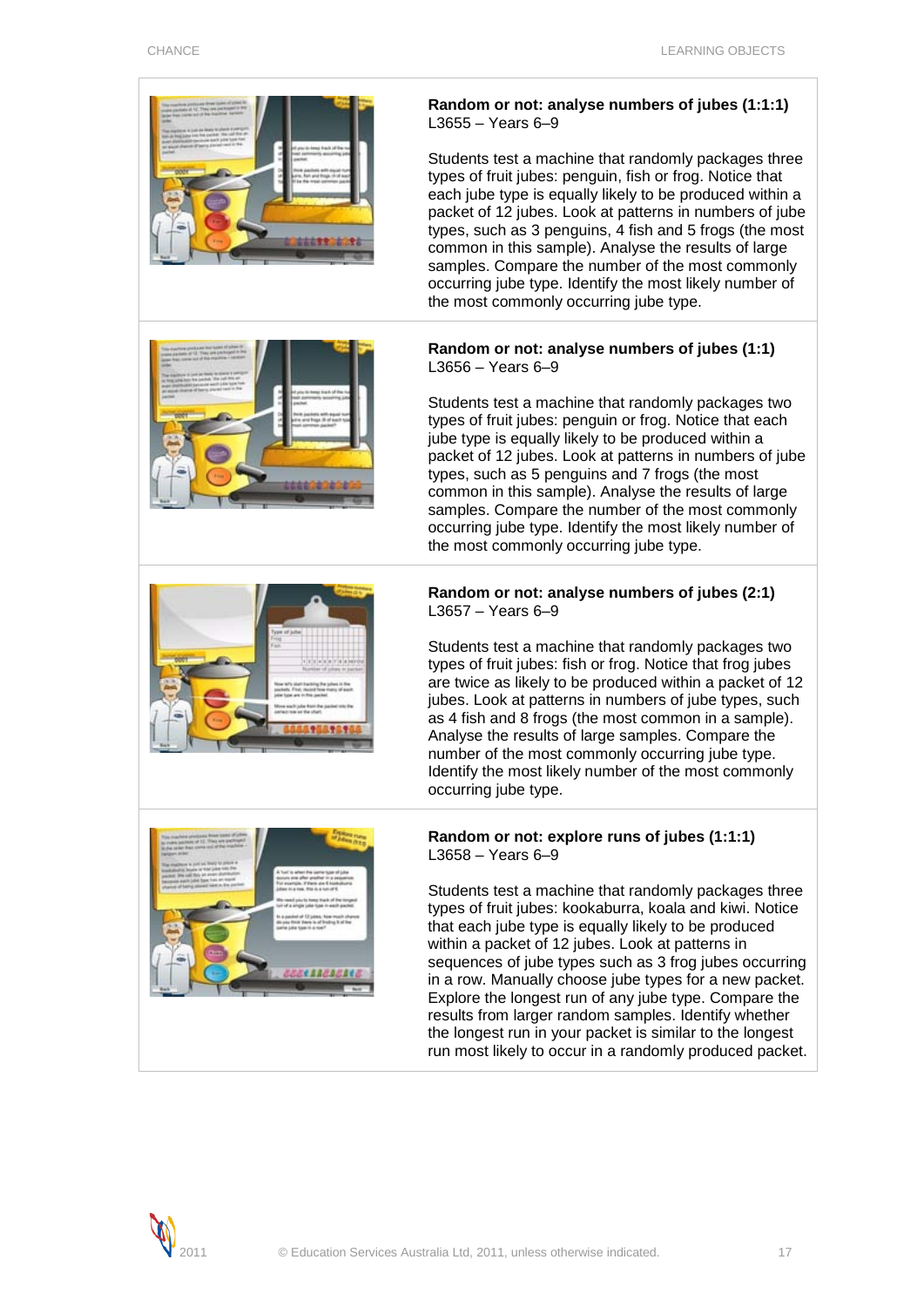

Students test a machine that randomly packages two types of fruit jubes: kookaburra and kiwi. Notice that kiwi jubes are twice as likely to be produced within a packet of 12 jubes. Look at patterns in alternating sequences of jube types such as kiwi, kookaburra, kiwi, kookaburra, kiwi (run of 5). Manually choose jube types for a new packet. Explore the longest run of alternating jube types. Compare the results from larger random samples. Identify whether the longest run in the manually produced packet is similar to the longest run most likely to occur in a randomly produced packet.



# **Random or not: explore alternating jubes (1:1)** L3662 – Years 6–9

Students test a machine that randomly packages two types of fruit jubes: kookaburra and kiwi.. Look at patterns in sequences of jube types then manually choose jube types for a new packet. Explore the longest run of alternating jube types. Compare the results from larger random samples. Identify whether the longest run in your packet is similar to the longest run most likely to occur in a randomly produced packet.

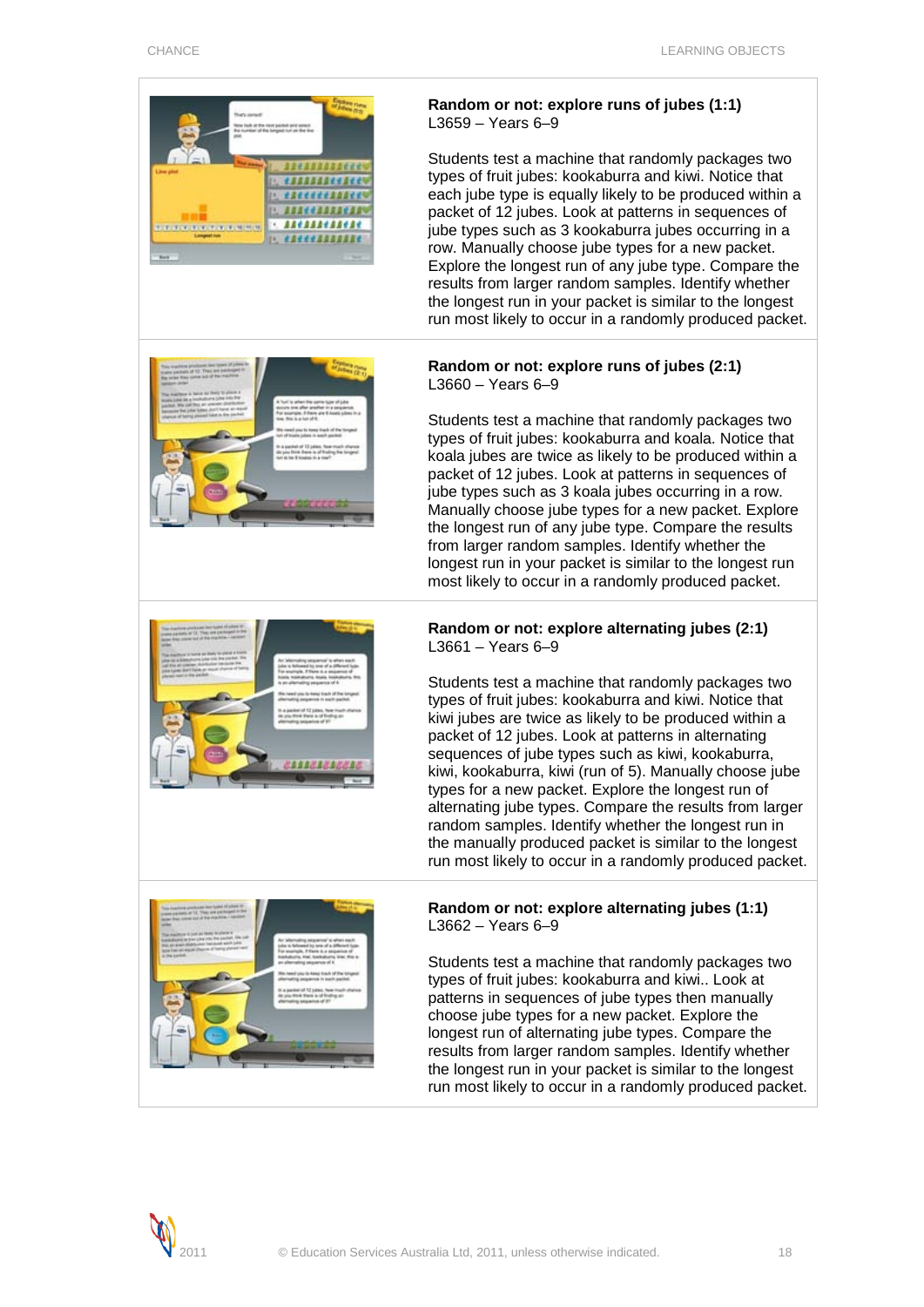

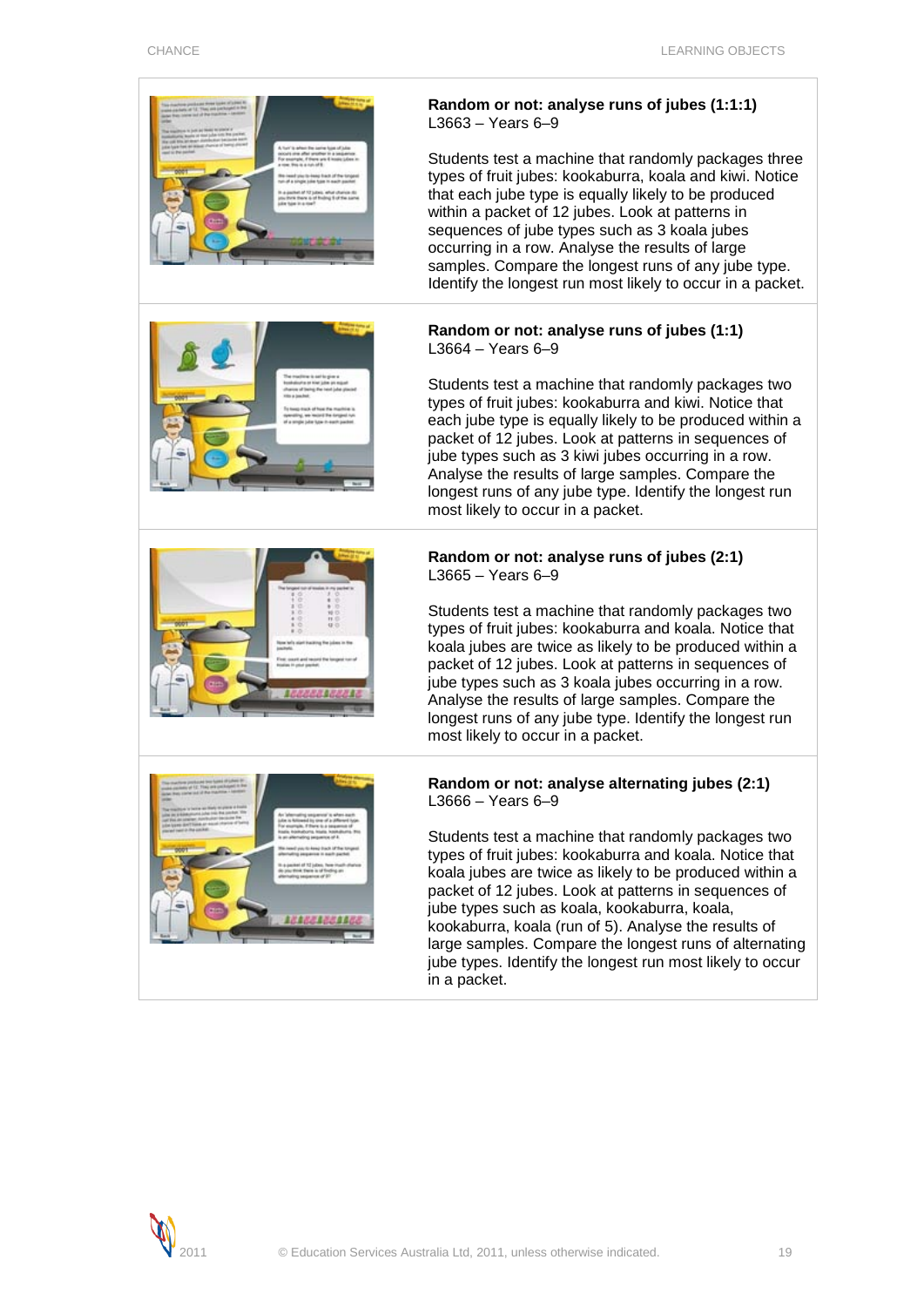



Students test a machine that randomly packages two types of fruit jubes: kookaburra and kiwi. Notice that each jube type is equally likely to be produced within a packet of 12 jubes. Look at patterns in sequences of jube types such as kookaburra, kiwi, kookaburra, kiwi (run of 4). Analyse the results of large samples. Compare the longest runs of alternating jube types. Identify the longest run most likely to occur in a packet.

#### **Random or not: open investigations** L5835 – Years 6–9

Students test a machine that randomly packages two or three types of fruit jubes: penguin, fish and frog. Choose the ratio that each jube type is likely to be produced within a packet of 12 jubes. For example, choose a 2:1 ratio so that penguin jubes are twice as likely to be produced as fish jubes. Look at numbers of the most common jube type, patterns in sequences of one jube type or alternating sequences of jube types. For example, look at patterns such as penguin, fish, penguin, fish (alternating run of 4). Analyse the results of large samples. Compare the numbers of the most common jubes or longest runs of jube types. Identify the most likely number of the most commonly occurring jube type or the longest run most likely to occur in a packet.



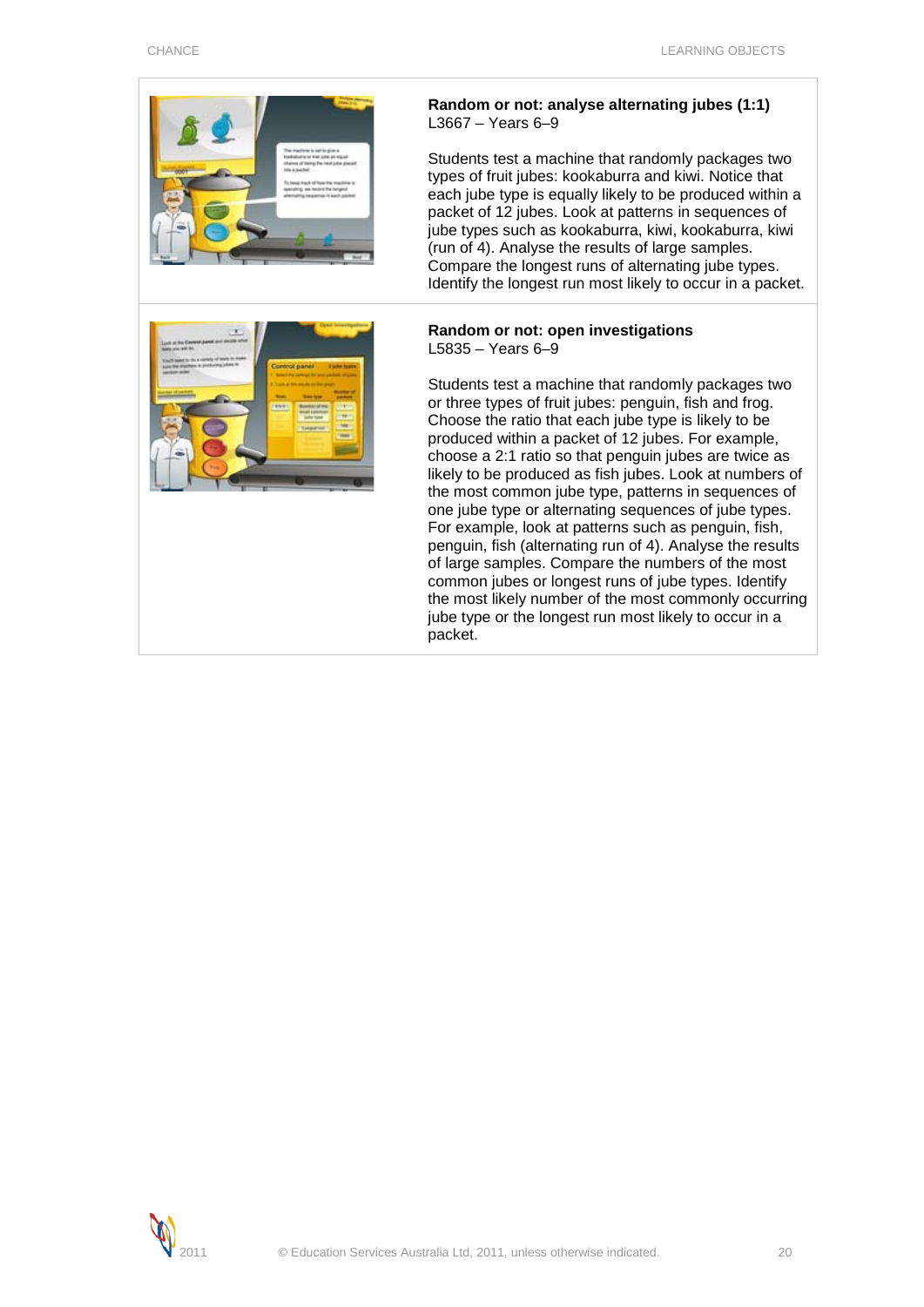# *Content from other sources*

# <span id="page-20-1"></span><span id="page-20-0"></span>**Tennis tournament: assessment (Years 5–8)**

Students calculate the number of matches required for a tennis tournament and construct a round-robin tennis tournament within the parameters provided.

### **Features include:**

- feedback to the student on set questions and tasks
- a mechanism for students and teachers to comment on the student's learning progress
- a printable report showing the student's input, feedback on answers, as well as the teacher's reflection on future improvement areas.

#### **Students:**

• demonstrate problem-solving skills in a practical situation.



### **Tennis tournament: assessment** L8492 – Years 5–8

Students are assessed on their ability to calculate the number of matches each of six players plays in a round robin tournament.

These materials are licensed to Education Services Australia Ltd. Copyright retained by Educational Measurement Solutions Pty Ltd.

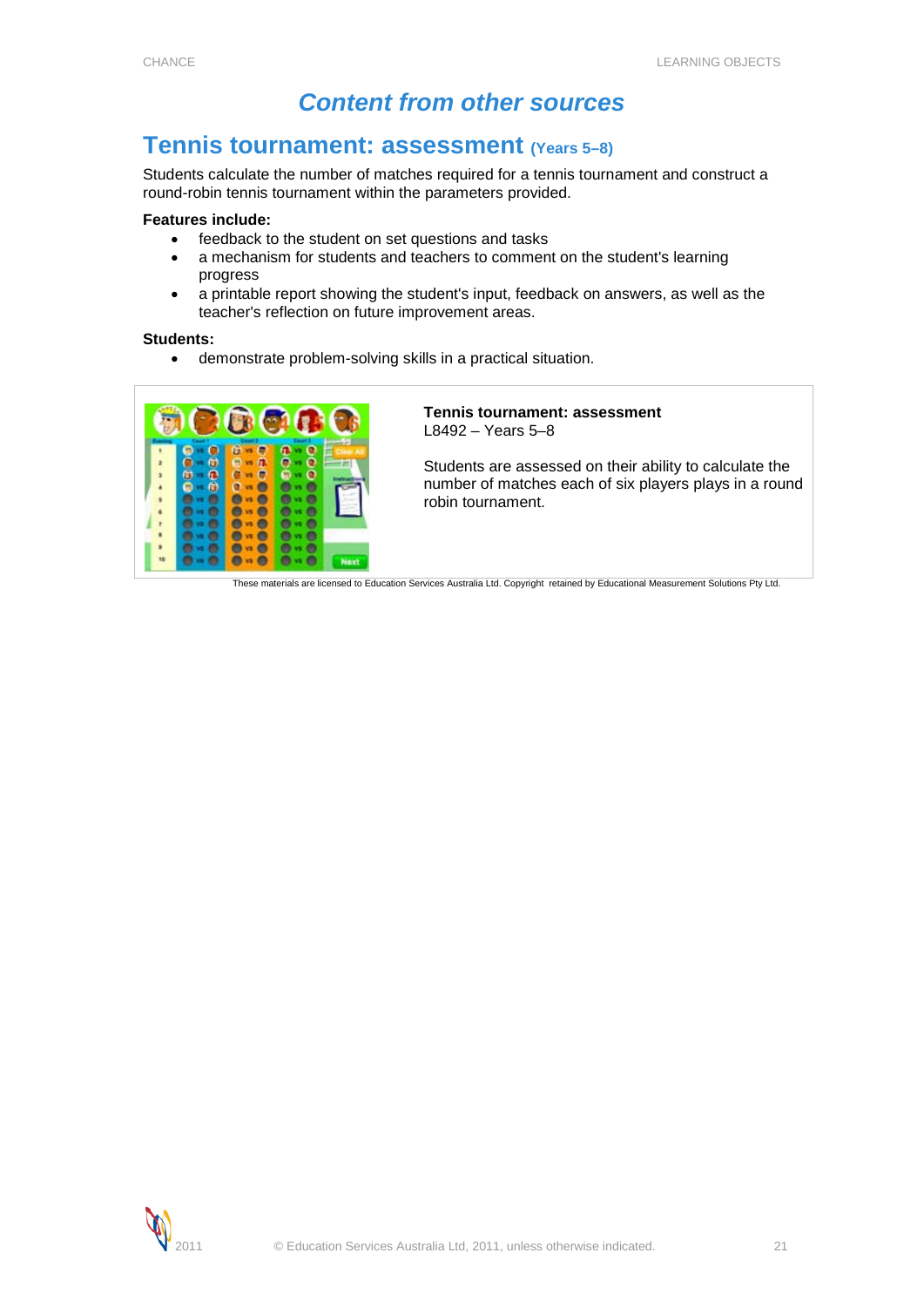# <span id="page-21-0"></span>**Chance manipulatives series (Years 5–12)**

Students use manipulatives to explore and practise a range of concepts and operations relating to probability.

## **Features include:**

• illustrations of how variation occurs in the trials of an experiment.

#### **Students:**

- compare and investigate data from random events
- investigate natural variation that occurs during individual trials of an experiment
- predict the relative chance of a random event occurring.



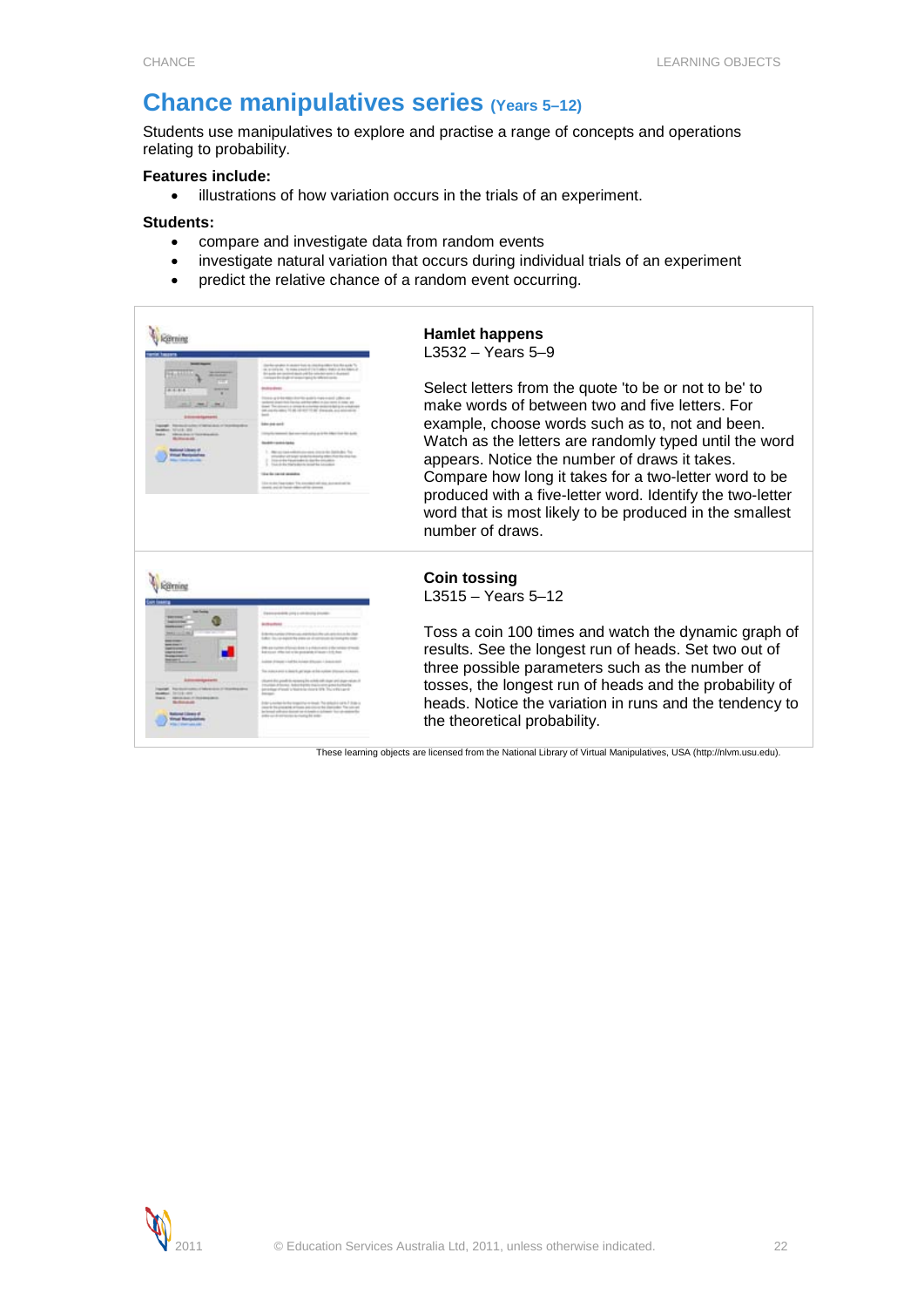# <span id="page-22-0"></span>**Exploring probability (Years 6–9)**

Students use short digital activities to compare theoretical and experimental probabilities in a snowboarding context.

### **Features include:**

- random generation of experimental results for 10, 100 and 10 000 trials to encourage repeated use
- illustrations of a range of experimental outcomes using graphs, fractions and percentages
- a concrete context for comparing theoretical and experimental probability.

#### **Students:**

- compare experimental results with theoretical results
- uinderstand that unexpected outcomes may occur in experimental results, especially where sample size is low
- distinguish between experimental and theoretical probability for single events
- explore how experimental and theoretical probability are expressed using fractions and percentages
- use numbers to describe the probability of single events from experiments and models.



## **Exploring probability** L6567 – Years 6–9

Look at the probability of a snowboarder choosing any one of six ski runs down a mountain. Compare expected probabilities with experimental results. Examine outcomes illustrated in graphs and probabilities expressed as fractions and percentages. Notice there is likely to be a greater variation between expected and actual results when the number of trials is small.

These materials are licensed to Education Services Australia Ltd. Copyright retained by Alberta Education, Canada (www.learnalberta.ca).

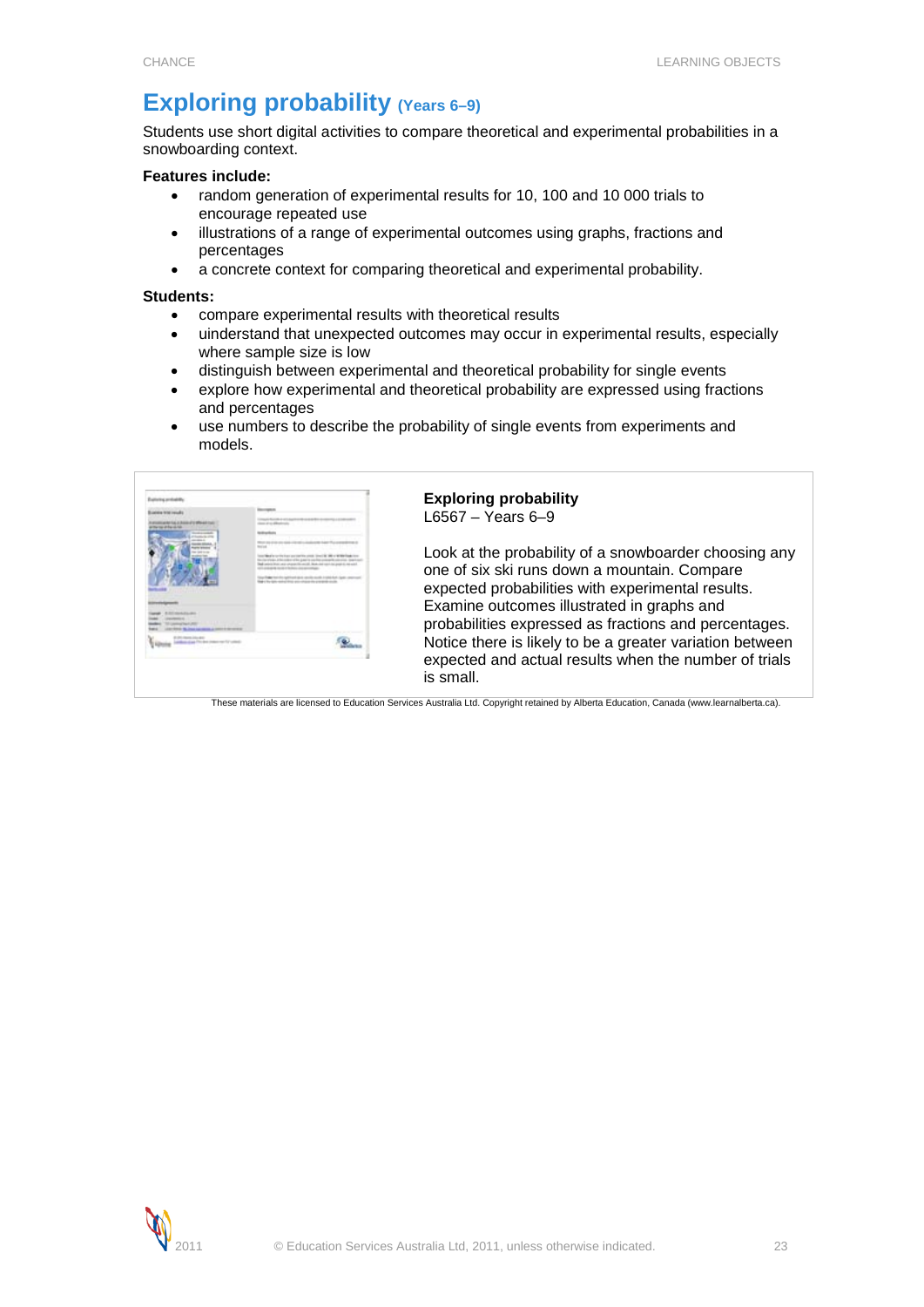# <span id="page-23-0"></span>**Snakes and spinners: assessment (Years 7–8)**

Students show their understanding of chance by answering questions about spinners.

#### **Features include:**

- a practical situation to assess students' understanding of chance
- a printable report showing the student's performance, as well as the correct answers.

#### **Students:**

use a spinner to move a game character along a path, then answer a series of questions about three different spinners.



#### **Snakes and spinners: assessment** L8868 – Years 7–8

Students answer questions about the least and most number of moves needed to finish a game. They also compare spinners to determine outcomes such as which will result in the greater average number of moves per spin.

These materials are licensed to Education Services Australia Ltd. Copyright retained by Educational Measurement Solutions Pty Ltd.

# <span id="page-23-1"></span>**Red balls: assessment (Years 7–8)**

Using a game scenario, students use problem-solving strategies to find the location of two red balls hidden under two of eight possible covers.

**Features include:**

- feedback indicating whether one, two or no balls are under the two covers chosen
- a printable report with specific student feedback based on the results for each game and the number of tries used to find the red balls
- opportunities for the student and teacher to reflect and comment on the student's learning progress.

### **Students:**

- are given three games to play
- assess their problem solving strategies using a game scenario.



**Red balls: assessment** L8865 – Years 7–8

Students select combinations of two covers at a time. They have six tries to identify the location of the balls.

These materials are licensed to Education Services Australia Ltd. Copyright retained by Educational Measurement Solutions Pty Ltd.

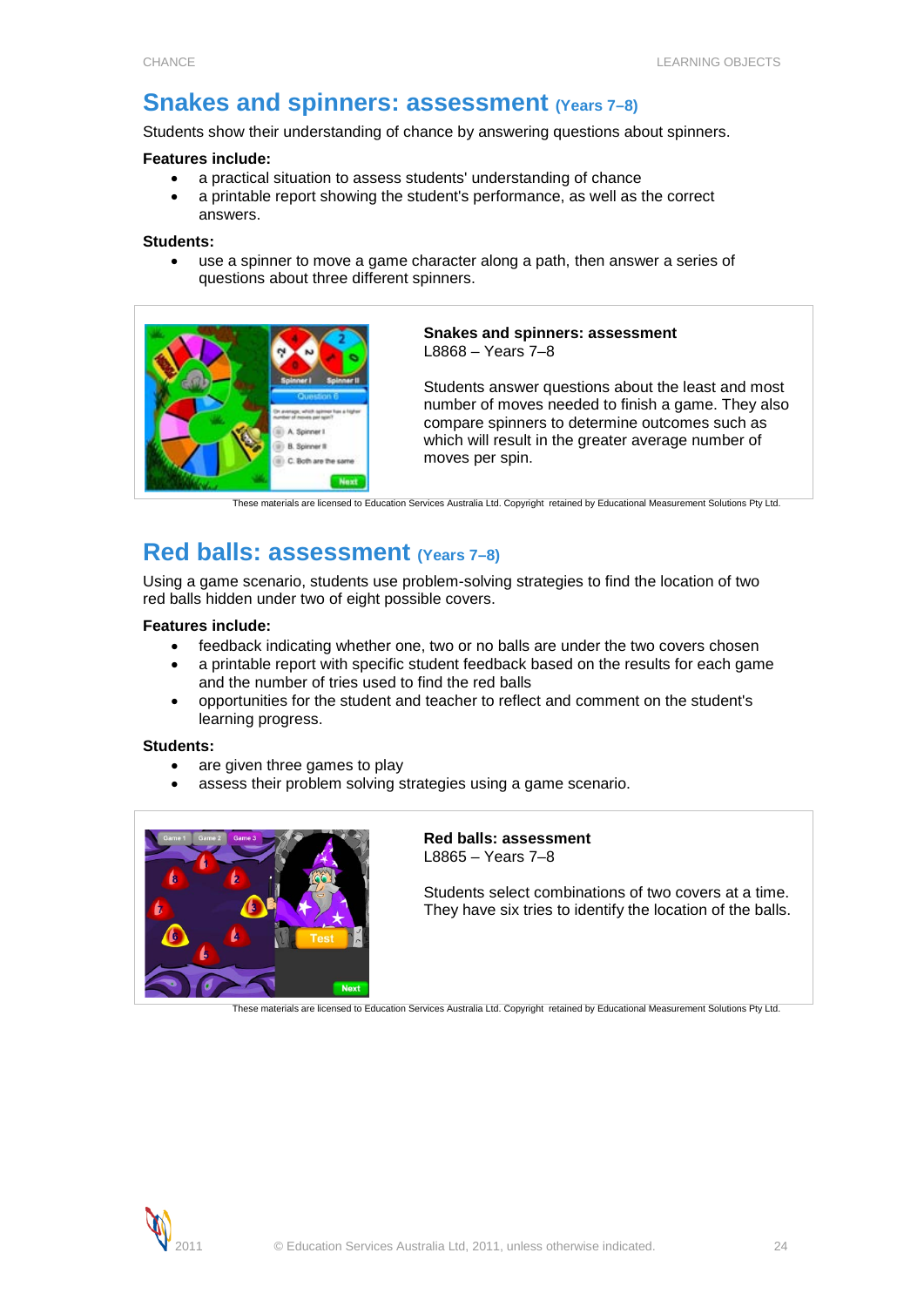# <span id="page-24-0"></span>**HOTmaths: using relative frequency (Years 7-10)**

Students explore variation in short and long runs and investigate the reliability and variation in long runs.

## **Features include:**

- a virtual fairground game of dropping marbles in bins
- opportunity to compare results from short and long runs of trials.

#### **Students:**

- identify that random events will provide random results
- explore the length of trials (number of marbles) required to predict the relative frequency for each bin
- calculate relative frequencies
- understand that long runs are required to make reliable predictions of random events.



### **HOTmaths: using relative frequency** L10840 – Years 7–10

Students watch marbles fall from a tube, bounce through some obstacles and land in a slot. They calculate the relative frequencies for the bins the marbles land in.

**HOTmaths: using relative frequency: solution sheet** R11187

© HOTmaths Pty Ltd, 2009.

# <span id="page-24-1"></span>**HOTmaths: exploring relative frequency (Years 7-10)**

Students look at a common fairground game to explore randomness and bias.

# **Features include:**

• opportunity to investigate if a common game can be biased.

### **Students:**

- investigate a fairground game
- calculate relative frequencies in decimal and percentage form
- make the link between randomness and bias
- discover that if a game can be biased it is not random
- evaluate that the sum of relative frequencies is 1.



#### **HOTmaths: exploring relative frequency** L11105 – Years 7–10

Students play a laughing clown game to investigate randomness.

**HOTmaths: exploring relative frequency: solution sheet** R11186

© HOTmaths Pty Ltd, 2009.

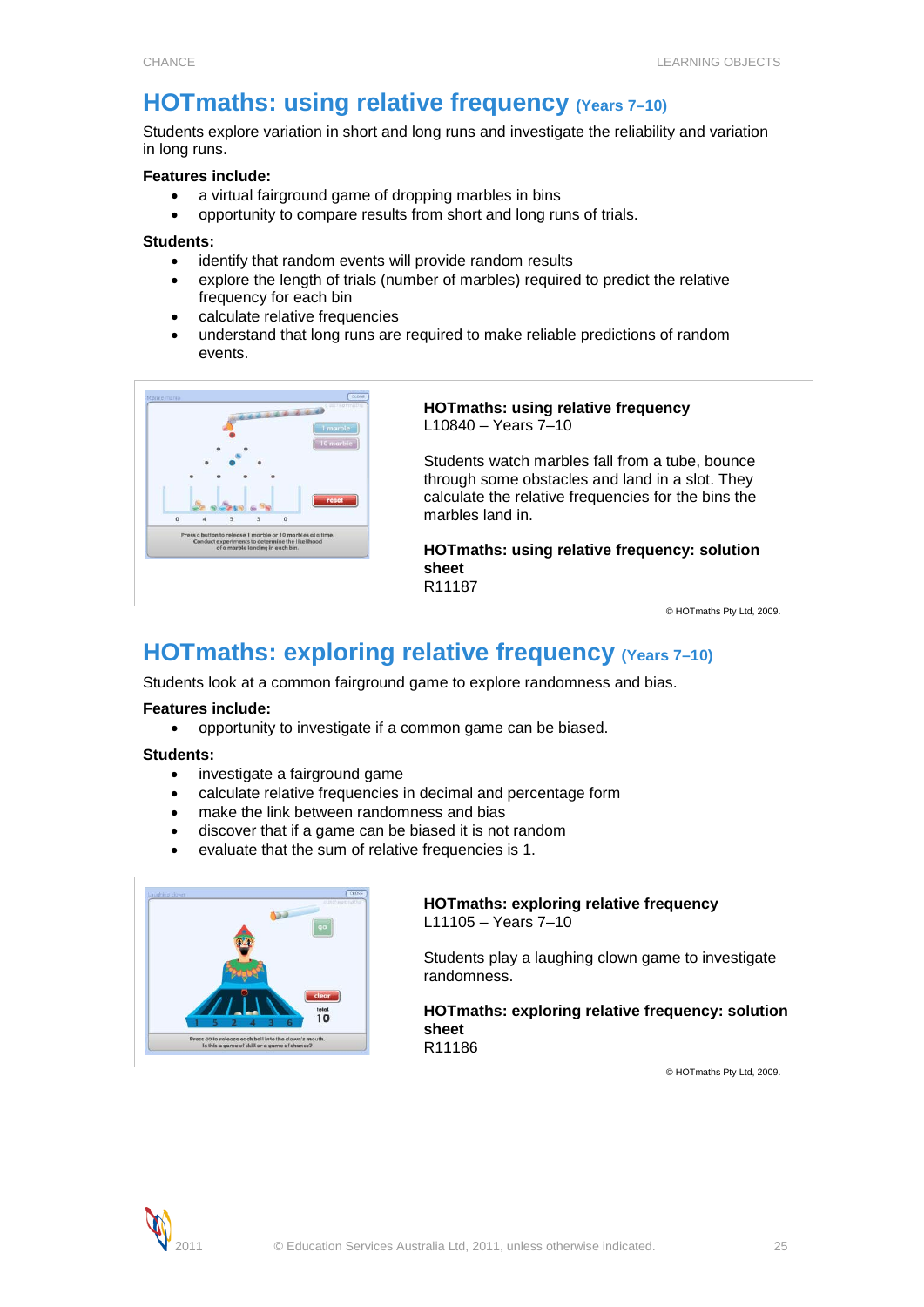# <span id="page-25-0"></span>**HOTmaths: exploring measures of spread (Years 9-10)**

Students investigate measures of spread and the range of distribution by manipulating a dot plot.

### **Features include:**

• opportunities to investigate the changing of points in a distribution on the range, the mean, the inter-quartile range and standard deviation, using an interactive dot plot.

### **Students:**

- investigate measures of spread and centre
- discover that the range of a distribution is only affected by changing the outliers of a distribution.



**HOTmaths: exploring measures of spread** L10842 – Years 9–10

Students move points on a dot plot and observe what happens to various measures of spread and the mean of a distribution.

**HOTmaths: exploring measures of spread: solution sheet** R11189

© HOTmaths Pty Ltd, 2009.

# <span id="page-25-1"></span>**EagleCat: scatter (Years 11–12)**

Students test their understanding of the correlation coefficient and lines of best fit on a scatter plot graph.

### **Features include:**

- a dynamic comparison of the least squares and 3-median regression lines, and the effect of outliers on each
- opportunities for students to enter their own data
- ideas for further development and extension of core concepts
- an option to print individual parts of the learning object.

### **Students:**

- manipulate data in a scatter plot graph and observe changes to the least squares and 3-median regression lines
- identify the effect of outliers on the least squares and 3-median regression lines
- link data patterns to different values of the correlation coefficient, r
- estimate a 'line of best fit' and compare their estimate to the calculated least squares and 3-median regression lines.



**EagleCat: scatter** L10087 – Years 11–12

Students drag data points around a scatter plot graph or enter their own data to explore changes in the following: the least squares and 3-median regression lines; the correlation coefficient; and the mean and median. They use a copy function to create different regression lines for different sets of data and observe how the lines change in response to outliers.

These materials are licensed to Education Services Australia Ltd. Copyright retained by Ron Barassi.

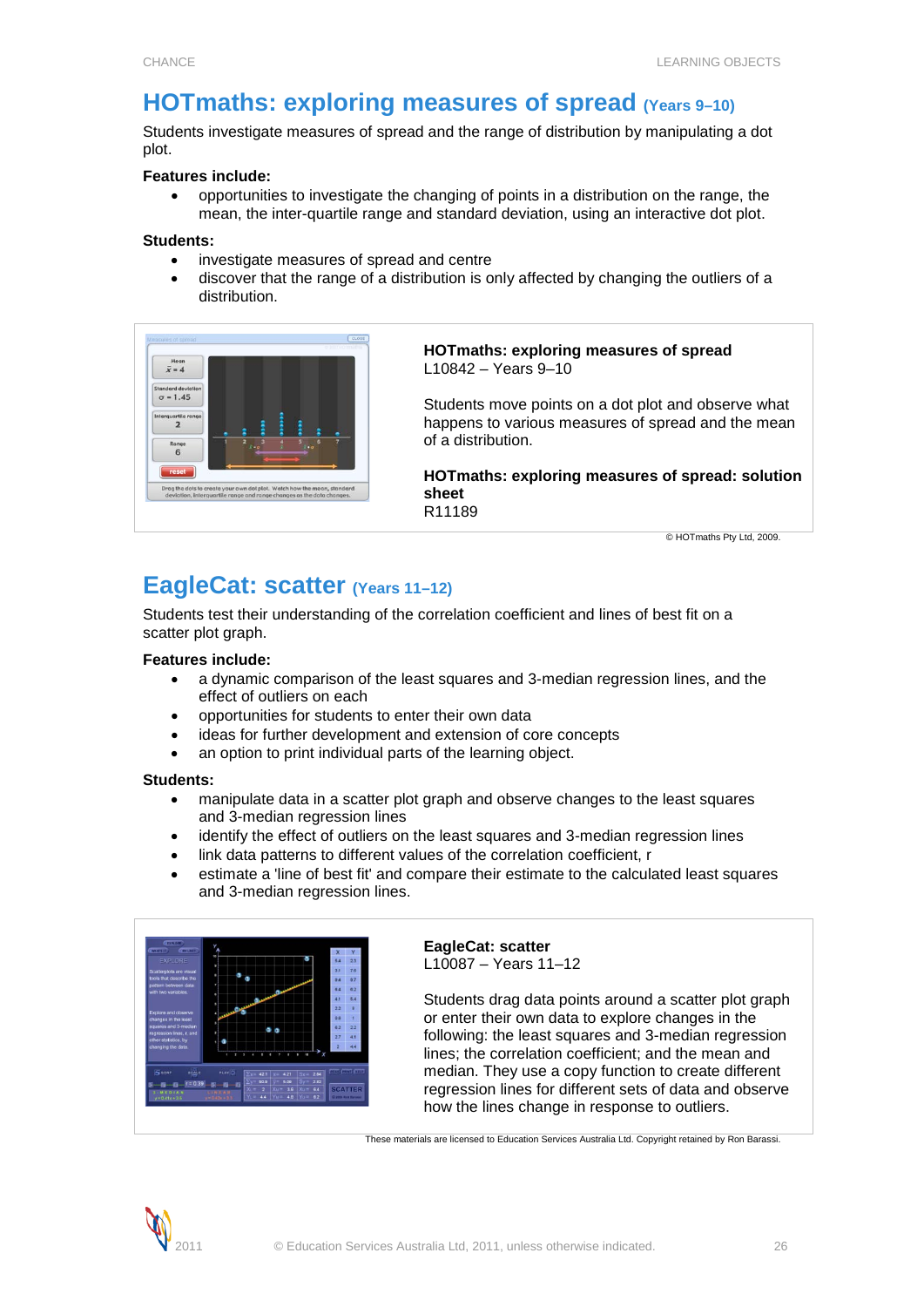# <span id="page-26-0"></span>**Interacting with Mathematics (IWM) (Years 11-12)**

These digital curriculum resources, developed by the Department of Education and Children's Services (DECS), South Australia, provide mathematical learning experiences for students in years 11 and 12 that incorporate constructivist pedagogy and ICT technologies combined with a positive purpose for mathematical learning. A range of everyday problems and challenges are posed requiring students to solve them using mathematics.

# **Features include:**

- a series of interactives (simulations) to visualise events and generate data
- prompts, helpful hints, and explanations of concept and techniques using interactive tools to aid student calculation and skill development
- assessment by a three-level check of concept reinforcement, skill refinement and application of knowledge of the concepts.

# **Students:**

- attempt a Stenduser activity to promote interest and enthusiasm for the topic
- undertake the new learning tasks through a Learning Journey
- demonstrate their understanding of new concepts
- apply their new skills in simple situations
- apply their new knowledge to solve problems
- undertake a project or challenge to apply their new-found mathematical knowledge by exploring a problem(s) with little or no teacher direction.



-<br>Measure the

#### **IWM: statistics: normal distributions** L10353 – Years 11–12

Students develop knowledge of normal distributions to solve real-world, statistical mathematical problems. They undertake a Learning Journey that investigates mathematical models used to determine if a consumer is getting a fair deal. (For example, 'Do companies provide a product that matches the label detail?'). They model a variety of populations using a normal density curve and use technology to make predictions using the algebraic model (equation) that defines the normal distribution.



Students develop knowledge of the central limit theorem to solve real-world, statistical mathematical problems. They undertake a Learning Journey to investigate whether a drink bottle actually contains the volume on the label and investigate how a weights and measures inspector uses samples of products to check their contents. They use simulations to discover the connection between the distribution of the sample means and the population distribution and determine the defining factors for the central limit theorem. Students are advised to first complete the resource titled: 'IWM: statistics: normal distributions'.

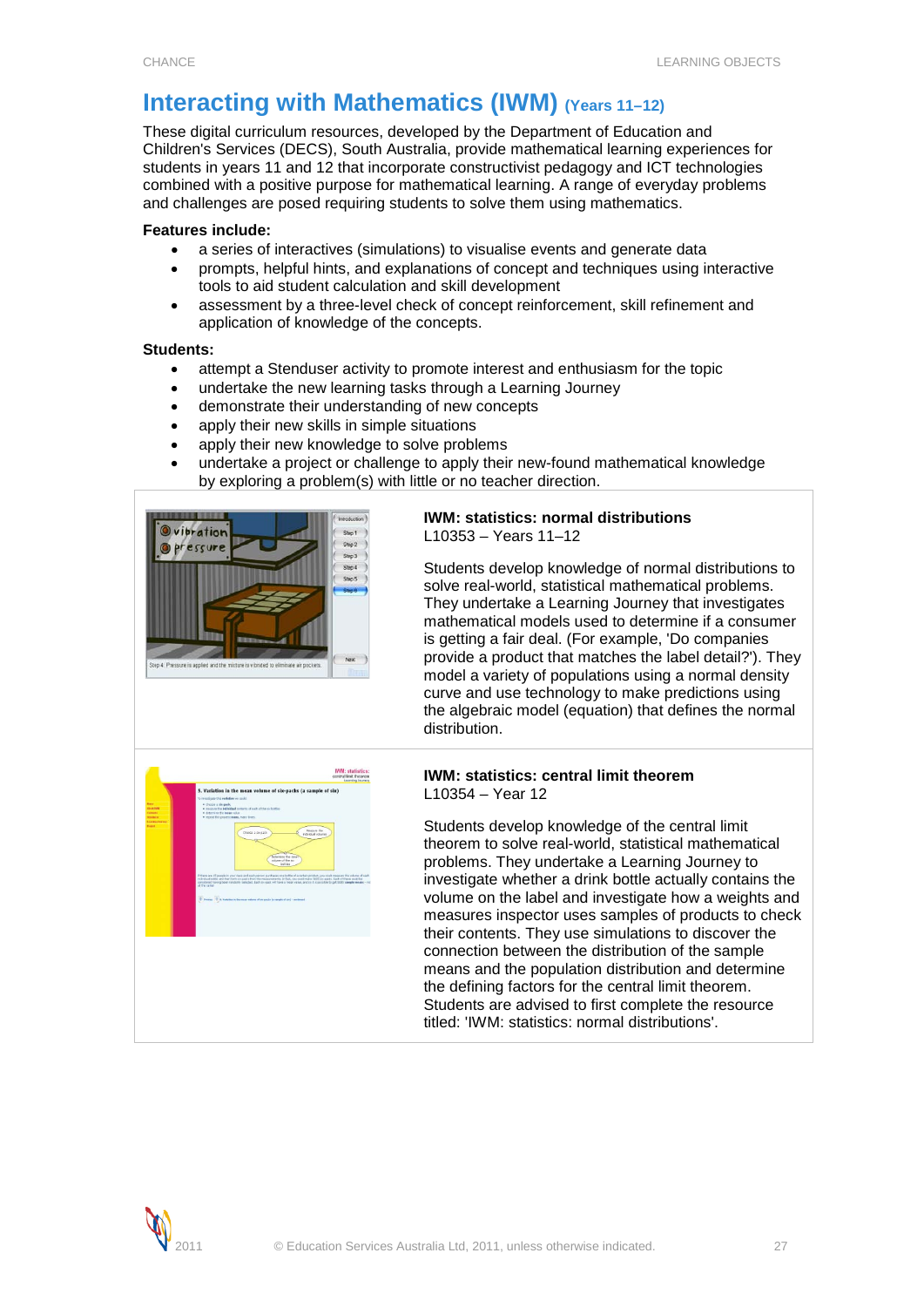

### **IWM: statistics: Z-test** L10355 – Year 12

Students develop knowledge of the Z-test to solve realworld, statistical mathematical problems. They undertake a Learning Journey to discover the similarities that exist between Z-tests and normal distributions and generalise this knowledge to formulate the conditions for a Z-test. They investigate odd events in relation to card and dice games and formulate a null hypothesis. They analyse data about vehicle emissions, or study the wear on coins in circulation. Students are advised to first complete the resource titled: 'IWM: statistics: central limit theorem'.

# **IWM: statistics: confidence intervals** L10356 – Year 12

Students develop knowledge of confidence intervals to solve real-world, statistical mathematical problems. They undertake a Learning Journey to discover the theory underpinning confidence intervals. They use real data from the *SeniorSchoolCensusOnline* website to practise skills with 95% confidence intervals and predict with confidence a range of values that the mean weight of coins in circulation lies within. They determine the effect of sampling bias on a confidence interval. Students are advised to first complete the resources titled: 'IWM: statistics: central limit theorem' and 'IWM: statistics: Z-test'.





### **IWM: statistics: binomial distributions** L10357 – Year 12

Students develop knowledge of binomial distributions to solve real-world, statistical mathematical problems. They undertake a Learning Journey interacting with two downloadable spreadsheets relating to drug testing. They examine the concept of a false positive, find out why this result might occur and how to calculate its probability. They meet factorial notation and combinations being used to calculate the probability of particular outcomes in situations where there are only two possible outcomes – success or failure.

#### **IWM: statistics: sign test** L10358 – Year 12

Students develop knowledge of sign tests to solve realworld, statistical mathematical problems. They undertake a Learning Journey and compare individual data with the median for things like product preferences, manufactured items and house prices. They use the *SeniorSchoolCensusOnline* website to examine the coolest fashion accessories for students in different year levels. Students are advised to first complete the resources titled: 'IWM: statistics: Z-test' and 'IWM: statistics: binomial distributions'.